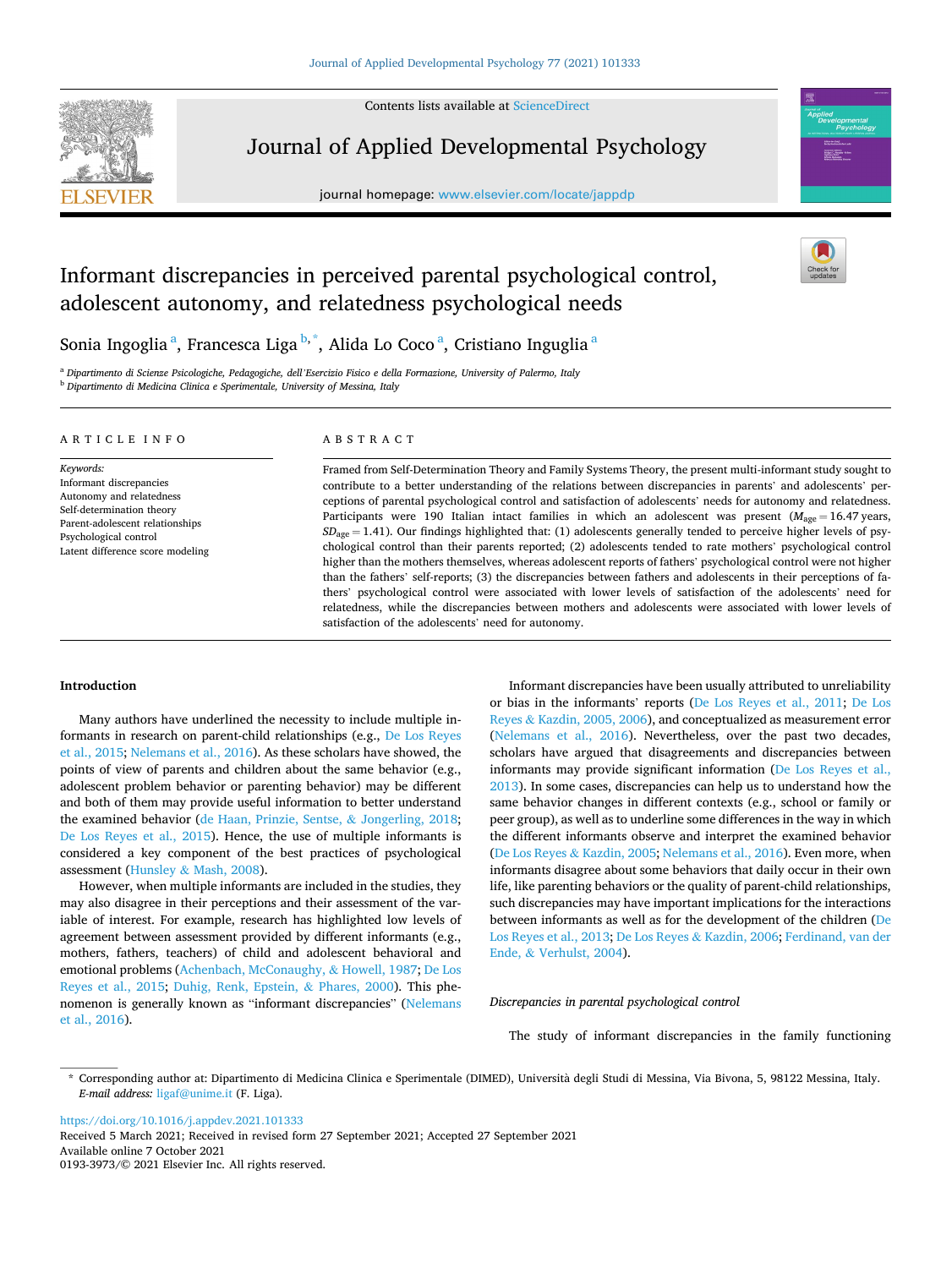domain has underlined that parents and adolescents often provide discordant reports on parenting behaviors and these discrepancies are important because they may reflect difficulties in parent-child relationships and may be associated with youths' maladjustment [\(De Los](#page-10-0)  Reyes & [Ohannessian, 2016;](#page-10-0) Korelitz & [Garber, 2016;](#page-11-0) [Steinberg](#page-12-0) & [Morris, 2001](#page-12-0)). For instance, some authors have underscored that different perspectives between parent and children on relevant behaviors acted in the family context (e.g., parenting practices, parental psychological control, parental monitoring) may predict negative outcomes with regard to children's adjustment (for a review see [De Los](#page-10-0)  [Reyes, 2011\)](#page-10-0). To better understand these differences, it is useful referring to the conceptual framework provided by Family System Theory (FST; [Kerig, 2019;](#page-11-0) [Minuchin, 1985](#page-11-0); [Nelemans et al., 2016](#page-11-0); [Restifo](#page-12-0) & Bögels, 2009).

In the FST, family is seen as a complex relational system in which members are interconnected implying that any change in one individual is likely to influence the entire system and may cause change in other members (Gilbertson & [Graves, 2018\)](#page-11-0). Hence, behaviors of family members can be analyzed taking into account different system levels: the individual level including personal factors of children or parents; the parent-child level including parenting dimensions like those related to issues of psychological control or autonomy granting; the marital level including dimensions of the spousal relationship; and the whole family level, including triadic relationships (i.e., mother, father, and child) (Restifo  $&$  Bögels, 2009).

In light of this framework, the current study was focused on parentchild level, taking into account two main dimensions: the differences between parents and adolescents' perceptions of the same parenting behavior, and the differences between the father–adolescent and mother–adolescent dyads with regard to the same parenting behavior. The first dimension was chosen in light of the fact that parents and adolescents may hold different opinions and ideas about parenting behaviors and this can lead to a mismatch between the needs of the developing adolescent and the opportunities provided by parents ([Nelemans et al., 2016\)](#page-11-0). The second dimension was chosen because father–adolescent and mother–adolescent relationships "represent distinct subsystems within the family" ([Nelemans et al., 2016](#page-11-0), p. 2052) and some scholars have provided support for the gendered nature of parenting, underlining that parenting is quite different between fathers and mothers (Chuang & [Su, 2009](#page-10-0); [Crapo, Miller, Bradford,](#page-10-0) & Higgin[botham, 2021](#page-10-0); [Palkovitz, Trask,](#page-11-0) & Adamsons, 2014). For instance, [Crapo et al. \(2021\)](#page-10-0) posited that, due to macro-cultural gendered parenting ideologies, mothers and fathers may hold different beliefs and values about parenting, and this may influence their behaviors and the way in which these behaviors are interpreted.

One interesting dimension of parenting behavior to study through this approach is psychological control. According to some authors (Barber & [Harmon, 2002](#page-10-0); [Soenens, Vansteenkiste,](#page-12-0) & Luyten, 2010), psychological control is "characteristic of parents who pressure their children to comply with their own agenda through insidious and manipulative tactics, such as guilt induction, shaming, and love withdrawal" ([Inguglia et al., 2016](#page-11-0), p. 419). In particular, psychologically controlling parents tend to carry out manipulative and intrusive behaviors like curiosity inhibition, devaluation, judgment, withholding, or showing indifference ([Barber, 1996;](#page-10-0) [Hauser et al., 1991\)](#page-11-0).

Literature on psychological control has underlined the importance of adolescents' perceptions to be psychologically controlled by parents (Barber & [Harmon, 2002](#page-10-0); [Lansford et al., 2014](#page-11-0)), that is how we operationalized psychological control in the present study. One useful framework to study psychological control is Self-Determination Theory (SDT; Deci & [Ryan, 2000\)](#page-10-0), according to which all individuals have three universally basic psychological needs (namely autonomy, relatedness, and competence), whose satisfaction is associated with high levels of psychological functioning. In particular, autonomy refers to the need to choose one's own life direction and to feel efficacious and capable of achieving desired outcomes; relatedness reflects the necessity to

establish close relationships with people; competence refers to the need to feel adequate of achieving goals and to effectively carry out activities (Deci & [Ryan, 2000](#page-10-0); [Inguglia, Liga, Lo Coco, Musso,](#page-11-0) & Ingoglia, 2018).

In the framework of SDT, perceived parental psychological control is negatively related to children's fulfillment of basic psychological needs ([Ahmad, Vansteenkiste,](#page-10-0) & Soenens, 2013; [Inguglia et al., 2018](#page-11-0); [Liga](#page-11-0)  [et al., 2017](#page-11-0); [Mabbe, Soenens, Vansteenkiste,](#page-11-0) & Van Leeuwen, 2015). In particular, some scholars have specifically focused their attention on the relationships between psychological control and the satisfaction/frustration of autonomy and relatedness needs [\(Fousiani, Dimitropoulou,](#page-11-0)  Michaelides, & [Van Petegem, 2016](#page-11-0); [Inguglia et al., 2018](#page-11-0)) because autonomy and relatedness are very relevant issues in the context of parent-child relationships, even more than competence (Kağitçibaşi, [2005\)](#page-11-0). For this reason, we choose to focus the present study on autonomy and relatedness needs.

Empirical evidence has been already provided that the higher are the levels of perceived parental psychological control, the less the adolescents report to be autonomous and to have good relationship quality ([Inguglia et al., 2018; Inguglia, Ingoglia, Liga, Lo Coco,](#page-11-0) & Lo Cricchio, [2015;](#page-11-0) Koepke & [Denissen, 2012](#page-11-0); [Vansteenkiste](#page-12-0) & Ryan, 2013). In general, according to SDT mothers and fathers who rely on pressuring or intrusive strategies such as guilt induction, shaming, and love withdrawal tend to actively thwart children's attempts to satisfy their needs for autonomy and relatedness ([Mabbe, Soenens, Vansteenkiste, van der](#page-11-0)  Kaap-Deeder, & [Mouratidis, 2018;](#page-11-0) [Vansteenkiste](#page-12-0) & Ryan, 2013). For instance, [Inguglia et al. \(2018\)](#page-11-0) have found that perceived psychological control from mothers was positively associated with frustration of both needs for autonomy and relatedness among Italian adolescents. Hence, adolescents who perceived their mothers as exerting psychological control tended to feel forced to do things they would not choose to do and to see people who are important to them as cold and distant. Several studies have highlighted that, in general, adolescents and their parents tend to differ significantly with regard to the perceptions of their relationships and of their parenting behaviors [\(De Los Reyes, 2011](#page-10-0); Korelitz & [Garber, 2016;](#page-11-0) [Mastrotheodoros, Van der Graaff, Dekovi](#page-11-0)ć, Meeus, & [Branje, 2020](#page-11-0)). For instance, [Korelitz and Garber \(2016\)](#page-11-0) performed a meta-analysis on congruence of parents' and children perception of parenting showing that children, on average, reported higher levels of psychological control than their mothers and fathers did. This is in line with research that showed that both mothers and fathers tend to evaluate their parenting behaviors more favorably than their children (e.g., [Ohannessian, Lerner, Lerner,](#page-11-0) & von Eye, 2000; [Sher-](#page-12-0)[Censor, Parke,](#page-12-0) & Coltrane, 2011).

These discrepancies between parents' and adolescents' perceptions of psychological control may be considered as a risk factor for youths' developmental outcomes during adolescence, also with regard to the satisfaction of needs for autonomy and relatedness ([De Los Reyes et al.,](#page-10-0)  [2013;](#page-10-0) [De Los Reyes](#page-10-0) & Kazdin, 2006; [Nelemans et al., 2016](#page-11-0)). For instance, research has already found that divergent perceptions of psychological control between parents and adolescents are negatively associated with the quality of parent-adolescent relationships, selfdetermined motivation and sense of competence (e.g., [Juang, Syed,](#page-11-0) & [Takagi, 2007](#page-11-0); [Maurizi, Gershoff,](#page-11-0) & Aber, 2012; [Yaban, Sayıl,](#page-12-0) & Tepe, [2014\)](#page-12-0).

Moreover, mothers and fathers seem to differ in the ways in which they are perceived from their children to exert psychological control. Although findings of research investigating differences between adolescents' reports of psychological control of fathers and mothers are controversial (as an example of research showing the opposite pattern, see [Mastrotheodoros, Van der Graaff, Dekovi](#page-11-0)ć, Meeus, & Branje, 2019), scholars have generally found that mothers are perceived by their children as more psychologically controlling than fathers [\(Barber](#page-10-0) & [Harmon, 2002](#page-10-0); [Shek, 2007](#page-12-0); [Soenens et al., 2010; Van Lissa, Hawk, Koot,](#page-12-0)  Branje, & [Meeus, 2017](#page-12-0)). Few studies which have focused on the discrepancies between mother–child and father–child dyads with regard to perceived psychological control have found that children reported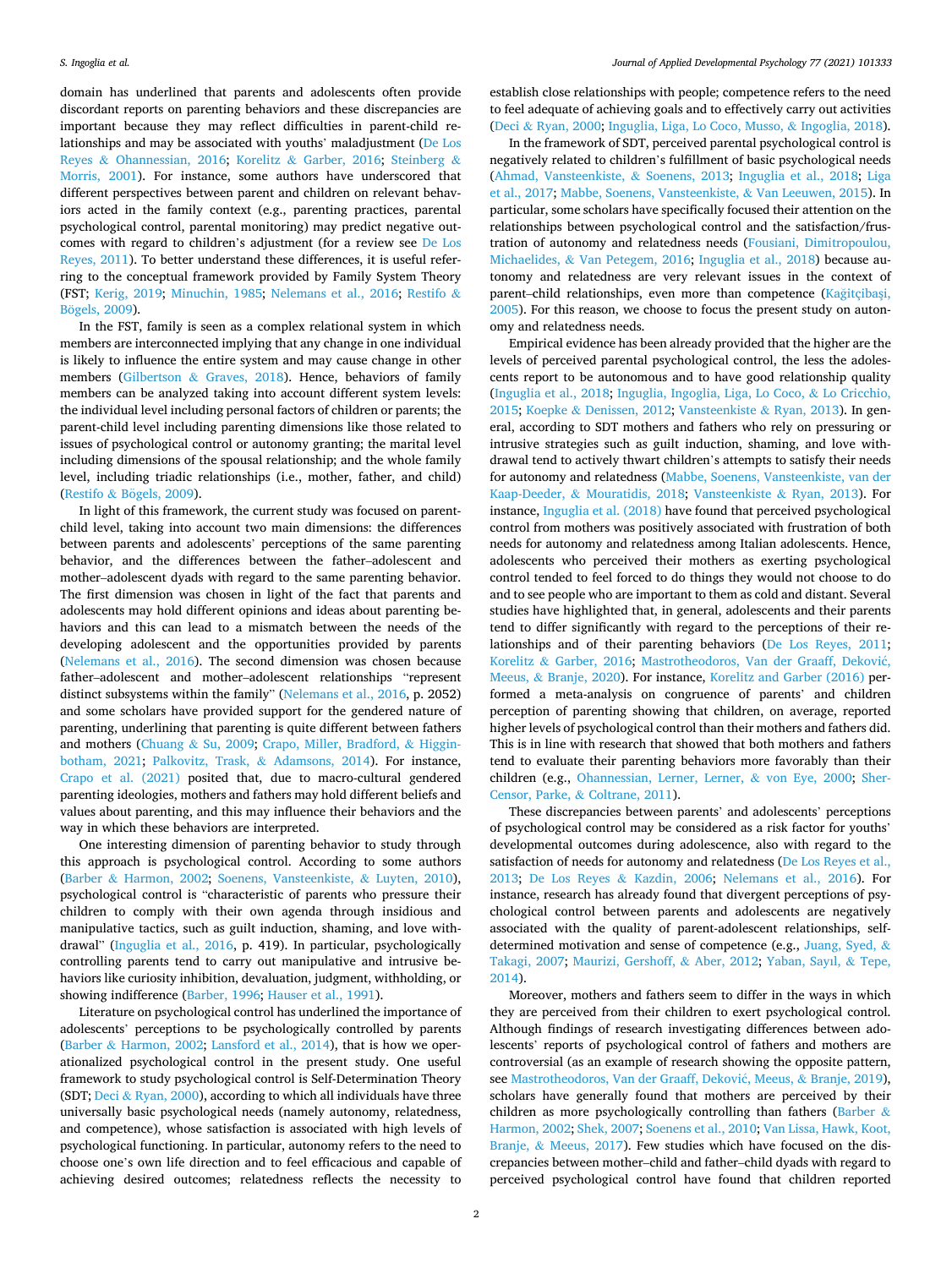higher levels of psychological control as compared to their mothers, but not their fathers (Korelitz & [Garber, 2016\)](#page-11-0).

However, these topics need to be further investigated in order to deepen our knowledge about the discrepancies between in mother–child and father–child dyads and as far as we know no studies have tried to understand how such discrepancies are related to children's satisfaction of needs for autonomy and relatedness. Therefore, the current study was aimed to shed light on these processes.

# *Psychological control and the satisfaction of needs for autonomy and relatedness*

The issues of autonomy and relatedness are very relevant in childparent relationships during adolescence. Indeed, in this phase of the life cycle adolescents start being less influenced by parents and other adults and acquire more opportunities to determine their own behaviors and they become more independent in the ways of thinking and behaving. At the same time, there is empirical evidence that they also need to feel emotionally connected with significant others including parents who continue to play an important role in the life of teens as reference figures ([Benito-Gomez, Williams, McCurdy,](#page-10-0) & Fletcher, 2020; [Buhl, 2008](#page-10-0); [Inguglia et al., 2015](#page-11-0); [McCurdy, Williams, Lee, Benito-](#page-11-0)Gomez, & [Fletcher, 2020;](#page-11-0) [Van Petegem, Vansteenkiste,](#page-12-0) & Beyers, [2013\)](#page-12-0). Thus, one of the most challenging developmental tasks for adolescents is trying to get a balance between the two issues of autonomy and relatedness.

Although there are different conceptualizations of autonomy in the literature [\(Benito-Gomez et al., 2020](#page-10-0); [McCurdy et al., 2020\)](#page-11-0), in the current paper we focus on the definition provided by SDT that is referred to volition and reflects the desire of individuals to be the origin or source of their own behavior (Deci & [Ryan, 1985\)](#page-10-0). According to this definition, an autonomous adolescent is able to make his/her own decisions and choices from his/her will and to volitionally engage in behaviors. Moreover, in line with SDT relatedness is defined as the feeling of being connected with significant others. Hence, it is conceptualized as the perception of being loved and cared for by the people with whom the adolescent spends more time, or the feeling to belonging to given social milieu (Ryan & [La Guardia, 2000\)](#page-12-0).

As reported in the previous section, the satisfaction of adolescents' needs for autonomy and relatedness has been shown to be negatively associated with the perception of parents as psychologically controlling. Despite the acknowledgment of the role of mothers and fathers in this process, to our knowledge no research has investigated how discrepancies in children's and parents' perceptions of parental psychological control are associated with adolescents' satisfaction of needs for autonomy and relatedness. And not even scholars have explored what are the relations between discrepancies in mother–adolescent and father-–adolescent dyads with regard to perceptions of parental psychological control, on the one hand, and adolescents' satisfaction of needs for autonomy and relatedness, on the other hand. The only point that was addressed by a limited number of studies is the relation between adolescents' perceptions of mothers and fathers' parental psychological control and the satisfaction of their needs for autonomy and relatedness ([Costa, Cuzzocrea, Gugliandolo,](#page-10-0) & Larcan, 2016; [Soenens](#page-12-0) & Van[steenkiste, 2005](#page-12-0)). However, the majority of research on this topic had not differentiated between parents ([Costa, Soenens, Gugliandolo, Cuz](#page-10-0)zocrea, & [Larcan, 2015](#page-10-0); [Inguglia et al., 2016](#page-11-0); [Mabbe et al., 2015](#page-11-0)) or focused only on mothers ([Ahmad et al., 2013;](#page-10-0) [van der Kaap-Deeder,](#page-11-0)  [Vansteenkiste, Soenens,](#page-11-0) & Mabbe, 2017).

Among the studies that have investigated the differential roles of fathers and mothers, [Soenens and Vansteenkiste \(2005\)](#page-12-0) compared the predictive power of adolescents' perceptions of mothers' and fathers' parenting style with regard to adolescents' autonomy among teens living in Belgium. Autonomy was conceptualized in terms of selfdetermined regulation, namely individual's tendency to experience a sense of autonomy and choicefulness in one's actions across different life

domains (i.e., friendships, school, job-search). The authors found that fathers' psychological control perceived by teens did not contribute significantly to their sense of autonomy in the domains of friendships and school, while it was negatively associated with job-search selfdetermined regulation. Instead, psychological control perceived from mothers was negatively associated with adolescents' self-determined regulation in the domains of friendships and school, while it did not contribute significantly to job-search self-determined regulation.

Moreover, [Costa et al. \(2016\)](#page-10-0) have investigated the associations between perceived maternal and paternal psychological control - in terms of behaviors inducing guilt, cultivating performance goals, and threatening (example of item: 'My father/mother used guilt to control me') - with satisfaction of needs for autonomy and relatedness among Italian adolescents. They found moderate but significant negative correlations between paternal psychological control and both satisfaction of autonomy and relatedness needs, as well as between maternal psychological control and satisfaction of need for autonomy. Maternal psychological control was not significantly associated with satisfaction of need for relatedness.

However, the differential role of psychological control exerted by mothers and fathers in fulfilling the needs of their children requires to be further investigated by future studies. These studies should also consider the existence of potential discrepancies in the perceptions of parents and children with regard to parental psychological control and how these discrepancies may be associated with the satisfaction of adolescents' needs for autonomy and relatedness.

## *The present study*

In light of the previous observations, the present multi-informant study tried to contribute to a better understanding of the relationships between discrepancies in parents' and adolescents' perceptions of parental psychological control and satisfaction of adolescents' needs for autonomy and relatedness. Framed from a conceptual framework based on SDT (Ryan & [Deci, 2000](#page-12-0)) and FST [\(Minuchin, 1985](#page-11-0); [Nelemans et al.,](#page-11-0)  [2016\)](#page-11-0), the study analyzed the associations between discrepancies in both mother-adolescent and the father-adolescent relationship, and satisfaction of adolescents' needs for autonomy and relatedness.

More specifically, the first aim was to analyze the relations between adolescents' and parents' perceptions of parental psychological control. On the basis of literature, it was hypothesized that adolescents and their parents would differ significantly with regard to the perceptions of the psychological control exerted by parents, with adolescents ratings reporting higher levels of perceived psychological control than those showed by their parents' self-reports (Korelitz & [Garber, 2016](#page-11-0); [Ohan](#page-11-0)[nessian et al., 2000](#page-11-0); [Sher-Censor et al., 2011\)](#page-12-0). In this regard, the study explored also the existence of differences between mothers and fathers in the ways in which they are perceived from their children to exert psychological control. In line with some scholars (Barber & [Harmon,](#page-10-0)  [2002;](#page-10-0) [Shek, 2007](#page-12-0); [Soenens et al., 2010](#page-12-0); [Van Lissa et al., 2017](#page-12-0)), it was expected that mothers would be perceived by their children as more psychologically controlling than fathers.

Additionally, the study examined how far mother–adolescent dyads and father–adolescent dyads disagree with regard to parental psychological control, as well as the degree to which mother–adolescent and father–adolescent discrepancies are interrelated (see [Fig. 1\)](#page-3-0). In line with FST framing of father-adolescent and mother-adolescent as distinct subsystems, as well as evidence of greater discrepancies between informants of mothers' psychological control, we expected to notice differences between the father–adolescent and mother–adolescent dyads since mothers and fathers may hold different beliefs about parenting that affect their behaviors and the way in which these behaviors are interpreted by their children ([Crapo et al., 2021;](#page-10-0) [Nelemans et al., 2016](#page-11-0)). In particular, in light of previous studies that showed discrepancies in levels of psychological control perceived by adolescents with regard to their mothers but not to their fathers (i.e., Korelitz & [Garber, 2016\)](#page-11-0), it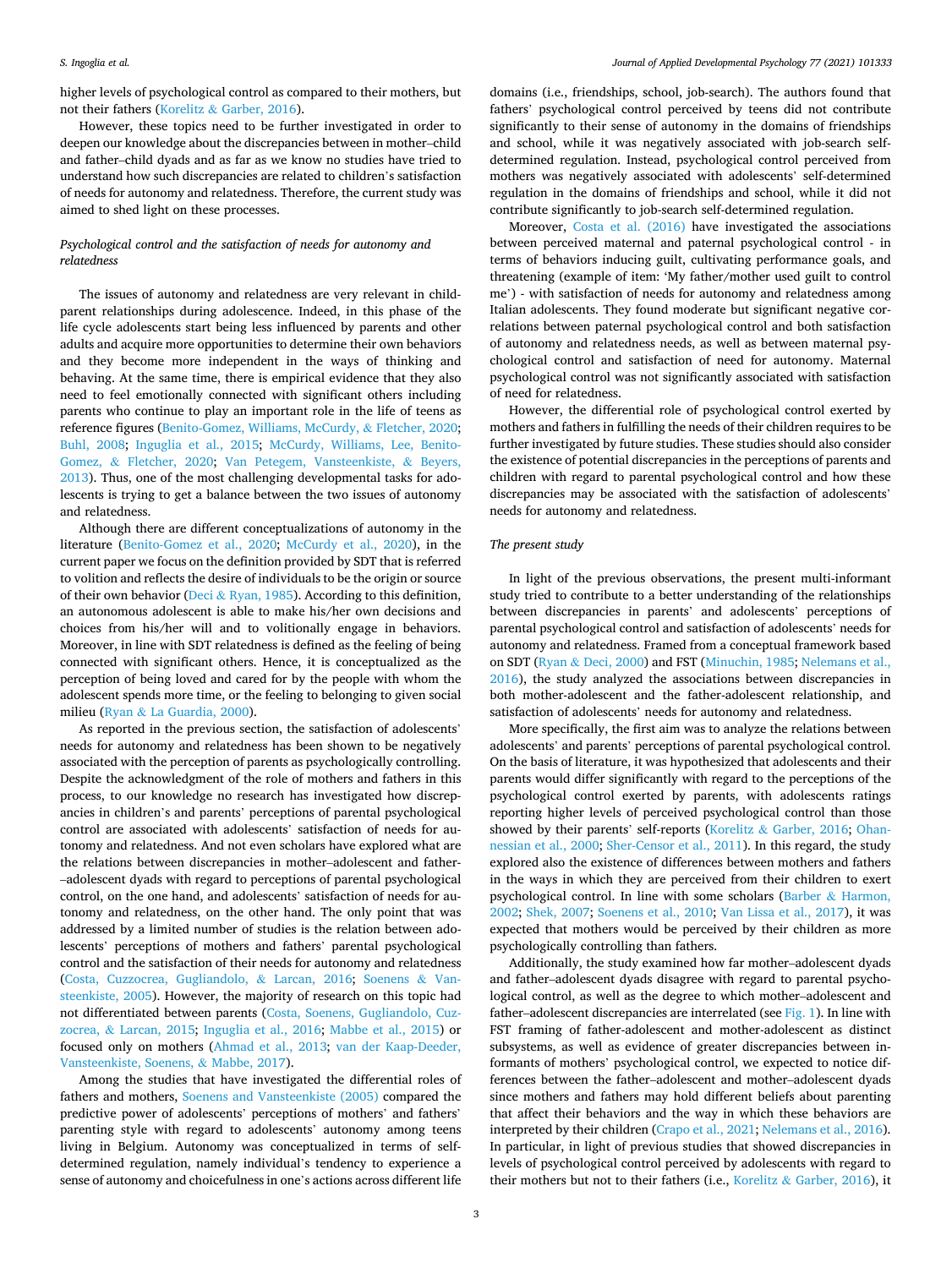<span id="page-3-0"></span>

**Fig. 1.** Hypothesized bivariate LDS Model for Informant Discrepancies about perception of parental control in mother-adolescent and father-adolescent dyads (Model 1 addressing the first aim of the study).

Note. Correlations between residual variances of same parcels across Informants were also estimated, but not shown for clarity of presentation. Constraints are indicated by similar labels for the factor loadings, error intercepts, and residual error variances.

was expected that discrepancies in mother-adolescent dyads would be more pronounced than those in father-adolescent dyads.

Furthermore, the study was aimed to examine how mother-–adolescent and father–adolescent discrepancies were associated with the satisfaction of adolescents' needs for autonomy and relatedness (see Fig. 2). More precisely, in line with the literature stating that discrepancies between parents' and adolescents' perceptions of parenting behaviors may be considered as a risk factor for youths' developmental outcomes [\(De Los Reyes et al., 2013;](#page-10-0) [De Los Reyes](#page-10-0) & Kazdin, 2006; [Nelemans et al., 2016\)](#page-11-0), it was hypothesized that higher mother-–adolescent and father–adolescent discrepancies would be associated with lower levels of satisfaction of both needs.

Finally, in order to explore the potential role as covariates of parents' level of education and age, and adolescents' gender and age, the association of these variables with study variables was preliminarily examined. Indeed, previous studies have found some differences related to parents' education and age (e.g., [Jubber, Olsen Roper, Yorgason,](#page-11-0)  Poulsen, & [Mandleco, 2013;](#page-11-0) [Rogers, Padilla-Walker, McLean, et al.,](#page-12-0)  [2020;](#page-12-0) [van Der Kaap-Deeder et al., 2019\)](#page-10-0), and adolescents' gender and age ([Boudreault-Bouchard, Dion, Hains, Laberge,](#page-10-0) & Perron, 2013; [Claes](#page-10-0)  & [Lacourse, 2001](#page-10-0); McKinney & [Renk, 2008](#page-11-0)) in the perceptions of psychological control of both adolescents and parents.

# **Method**

## *Participants*

Participants were 190 co-living family units composed by mothers (*Mage* = 46.87 years, *SDage* = 5.02, range 35–59 years), fathers  $(M<sub>age</sub> = 50.47$  years,  $SD<sub>age</sub> = 5.84$ , range 36–67 years) and adolescents



**Fig. 2.** Hypothesized multivariate LDS Model for Informant Discrepancies about perception of parental control in mother-adolescent and father-adolescent dyads and adolescent's satisfaction of autonomy and relatedness needs (Model 2 addressing the second aim of the study). Note. The specification of the LDS part model is identical to that of Model 1, but not shown for clarity of presentation.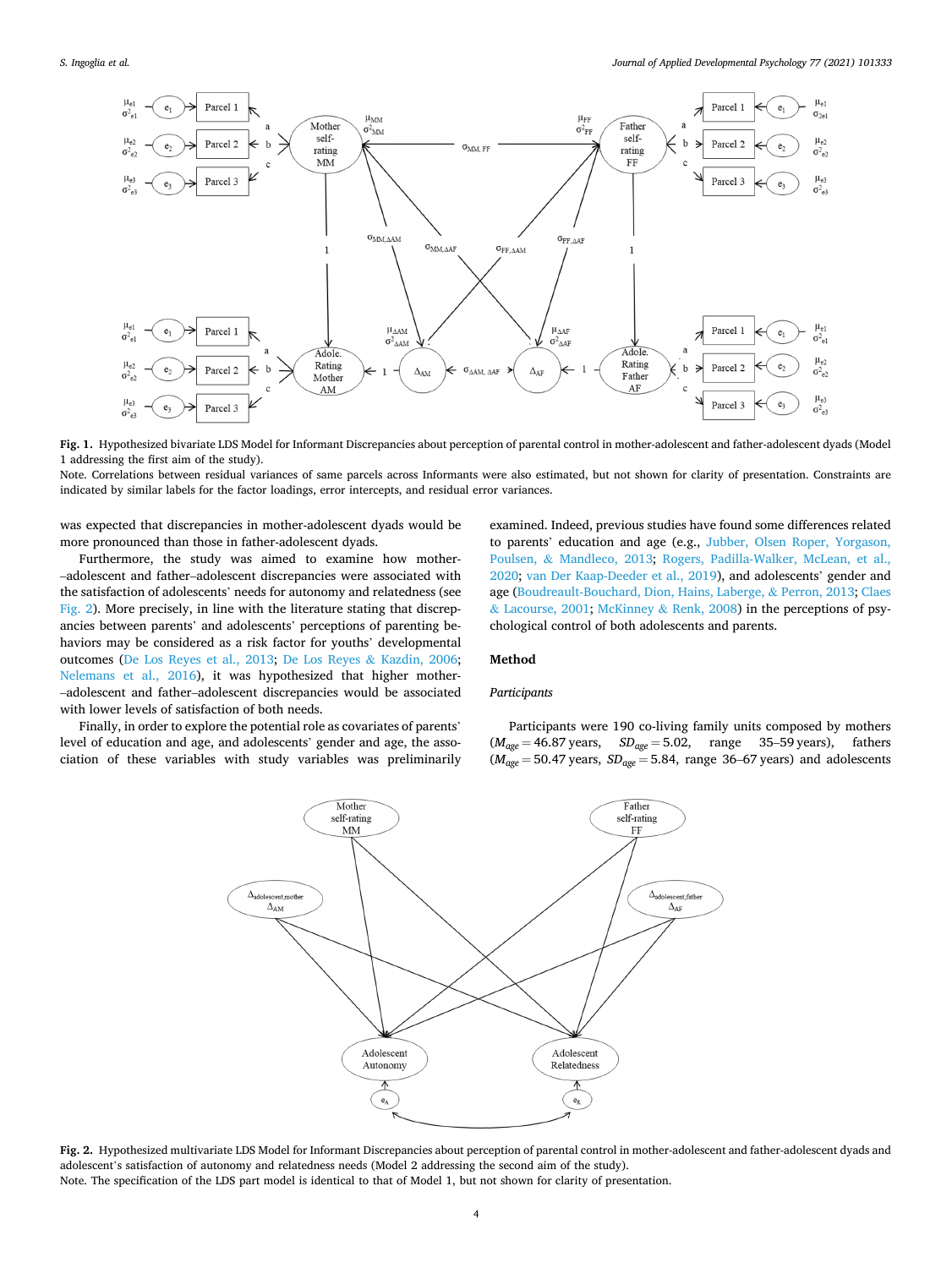(47% boys, *Mage* = 16.47 years, *SDage* = 1.41, range 14–19 years). The participants were all Italians, living in southern Italy.

With regard to parents' education, 29% of fathers and 28% of mothers had a high school diploma, 41% of fathers and 52% of mothers had a college degree or higher and 30% of fathers and 20% of mothers had a middle school diploma or less; both fathers' and mothers' years of education ranged from 5 to 23 years (for fathers,  $M = 13.21$ ,  $SD = 4.43$ , for mothers,  $M = 13.44$ ,  $SD = 3.76$ ). With regard to adolescents' education, 16% of them attended the 9th grade, 16% the 10th grade, 22% the 11th grade, 22% the 12th grade, and 26% the 13th grade. Cases with complete data on all study variables were 97% of the whole sample. The missing data were dealt with through full-information maximum likelihood (Enders & [Bandalos, 2001\)](#page-11-0) for analyses with latent variables.

#### *Measures*

#### *Psychological control*

We used the Italian translation of the Psychological Control Scale (PCS; [Barber, 1996\)](#page-10-0) to assess psychological control in the mother-–adolescent and father–adolescent relationship as perceived by adolescents, mothers, and fathers. The scale consists of 8 items; a sample item reads "My mother/father is a person who is always trying to change how I feel or think about things" for psychological control perceived by the adolescent in the mother–adolescent and father–adolescent relationship, respectively. In this study, we obtained four reports of psychological control in the relationship with adolescent, specifically, a Mother selfreport (MM), a Father self-report (FF), an Adolescent report of Mother (AM), and an Adolescent report of Father (AF). All items were rated on a 3-point Likert scale, ranging from 1 (not like me/her/him) to 3 (a lot like me/her/him). [Barber \(1996\)](#page-10-0) provided evidence for the validity of the factor structure of this scale. In the present study, the scale showed adequate internal consistency; Cronbach's alpha ranged from 0.64 to 0.76. More information about the psychometric properties of these scales are provided below, in the data analysis approach paragraph.

#### *Autonomy and relatedness satisfaction*

Adolescents completed two subscales from the Italian version of the Basic Psychological Need Satisfaction and Frustration Scale (BPNSFS; [Chen et al., 2015;](#page-10-0) [Costa et al., 2018;](#page-10-0) [Liga et al., 2020\)](#page-11-0), Autonomy satisfaction (4 item; e.g., "I feel a sense of choice and freedom in the things I undertake") and Relatedness satisfaction (4 item; e.g., "I feel that the people I care about also care about me"). Items were rated on a 5-point Likert scale ranging from 1 (*completely disagree*) to 5 (*completely agree*). To test the factorial validity of the scale in the present study, we run a CFA model with two factors (Autonomy satisfaction and Relatedness satisfaction) assessed by four items each; it was analyzed using the MLR estimator. The model showed a good fit to the data,  $SB\chi$  $(19) = 17.33, p = .57$ , robust CFI = 1.00, RMSEA = 0. The model-based composite reliability was 0.83 for Autonomy satisfaction and 0.81 for Relatedness satisfaction.

# *Procedure*

The participants were recruited among graduated trainees in psychology by means of student associations in the local area as well as advertising on social networks and in the university networks. Instruments were administered only to those families whose all members separately (father, mother and adolescent) signed informed consent and checked the availability to participate in the research. In some cases, both parents also provided informed consent documents for their underage son/daughter. Mothers, fathers, and adolescents voluntary completed questionnaires separately in paper-pencil mode under the supervision of a trainee psychology graduate. Privacy and anonymity of their answers were guaranteed and the research obtained the authorization of the local ethics committee. The present study followed the ethical standards of the 1964 Helsinki Declaration and its later

amendments or comparable ethical standards.

## *Data analysis approach*

In order to simplify the models to be tested in face of a small sample size, we decided to specify the factor of psychological control for each Informant using the parcelling procedure; as outlined by [Little, Rhem](#page-11-0)[tulla, Gibson, and Schoemann \(2013\),](#page-11-0) the benefit of more reliable indicators and fewer parameters to estimate can make the difference between a model converging or not. Firstly, we tested the unidimensionality of the scales assessing psychological control using item-level Confirmatory Factor Analysis (CFA) across Informants. We run four separate models with one latent variable assessed by eight indicators. Taking into account the ordinal level of the items, models were analyzed using the Weighted Least Square Mean and Variance adjusted (WLSMV) estimator. Preliminary analyses suggested the deletion of item 4 ("My Mother (Father) is a person who acts like she (he) knows what I'm thinking or feeling") since its factor loadings for MM and AF were not significant. The four CFA models with one factor and seven items had a good fit to the data (supplementary online material, [Appendix A\)](#page-9-0). The model-based composite reliability was 0.65 for MM, 0.76 for FF, 0.74 for AM, and 0.76 for AF.

Secondly, we derived three parcels assessing the factor of psychological control for each Informant; using a balancing approach [\(Little](#page-11-0)  [et al., 2013](#page-11-0)) and making reference to the scale MM, the item with the highest item-scale correlation was paired with the item that had the lowest item-scale correlation. The next highest and next lowest items were paired in the second parcel. The last three items formed the third parcel. The parcels for other scales (FF, AM and AF) were computed making reference to the same set of items. Therefore, for each Informant, we derived three parcels, two obtained as the mean of two items and one obtained as the mean of three items.

Thirdly, measurement invariance of the psychological control factor across all four Informants (AM; AF; MM; FF) was assessed by comparing increasingly stringent models, reflecting configural (M0), metric (M1), scalar (M2), and full uniqueness (M3) invariance ([Van de Schoot, Lugtig,](#page-12-0)  & [Hox, 2012\)](#page-12-0). Models were analyzed using the robust Maximum Likelihood (MLR) estimation. If imposing invariance constraints resulted in a significant increase in the Satorra-Bentler scaled chi-square value and, additionally, in  $\Delta$ CFI  $\ge$  - 0.01 supplemented by  $\Delta$ RMSEA  $\ge$ 0.015, the respective constraint was not tenable [\(Chen, 2007\)](#page-10-0). In all models, residual variances of parallel items across Informants were allowed to correlate (Marsh & [Hau, 1996\)](#page-11-0). Results show that the hypothesis of scalar invariance held, it was, however, necessary to freely estimate intercepts of three parcels (supplementary online material, [Appendix B](#page-10-0)).

In order to examine informant discrepancies, we used the approach of Latent Difference Scores (LDS) modeling recently proposed by [de](#page-11-0)  [Haan et al. \(2018\)](#page-11-0). This approach was adapted by de Haan and colleagues from similar approaches used in various disciplines [\(McArdle,](#page-11-0)  [2009;](#page-11-0) [Scalas, Marsh, Morin,](#page-12-0) & Nagengast, 2014). As outlined by [de Haan](#page-11-0)  [et al. \(2018\)](#page-11-0), in order to test discrepancies between different informants' perceptions of the same behavior (self-report vs. other-report), LDS models use second-order latent factors. Firstly, latent factors representing individual informant reports are specified as measured by the observed scores. Secondly, LDS (Δ) are specified as second-order latent factors measured by the latent factors representing individual informant reports, as follows:

# $Y_{other-rating} = 1*Y_{self-rating} + 1* \Delta_{self,other}$

The results of a subtraction are simulated by constraining the factor loadings of  $Y_{self\text{-rating}}$  and  $\Delta_{self,other}$  to be equal to 1; the difference score represents the portion of the score of Yother-rating that is not identical to Yself-rating [\(de Haan et al., 2018;](#page-11-0) [McArdle, 2009\)](#page-11-0). Following this specification, the difference score gives information about differences in perceptions within a dyad (in this study, Mother-Adolescent and Father-Adolescent) while taking into account the effect of the self-report. The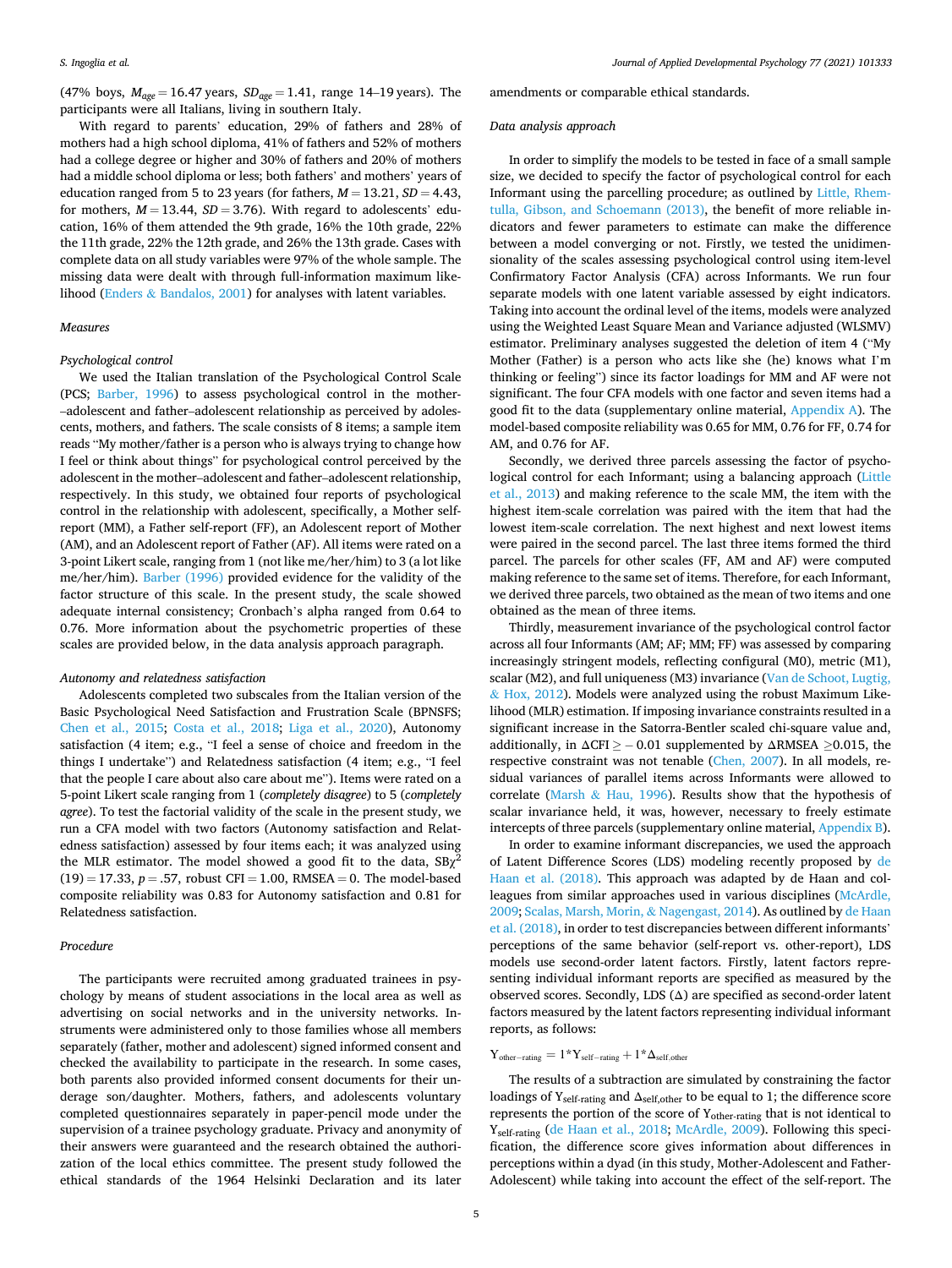|               | $\overline{\phantom{0}}$ | $\mathbf{\sim}$ | S       | 4      | ъ       | $\circ$ | $\overline{\phantom{0}}$ | $^{\circ}$   | $\sigma$ | $\overline{10}$ | ፤       | $^{12}$ | ∺       | $\overline{1}$ | 15      | $\frac{6}{2}$ | 17      | $\frac{8}{1}$ | $\overline{1}$ | ສ       | ឆ       | $\mathbb{Z}$ | 23      | $\mathfrak{z}$ | 25      | 26      |
|---------------|--------------------------|-----------------|---------|--------|---------|---------|--------------------------|--------------|----------|-----------------|---------|---------|---------|----------------|---------|---------------|---------|---------------|----------------|---------|---------|--------------|---------|----------------|---------|---------|
| 1 MM1         | $\mathbf{1}$             |                 |         |        |         |         |                          |              |          |                 |         |         |         |                |         |               |         |               |                |         |         |              |         |                |         |         |
| 2 MM2         | .21                      |                 |         |        |         |         |                          |              |          |                 |         |         |         |                |         |               |         |               |                |         |         |              |         |                |         |         |
| 3 MM3         | .40                      | .29             |         |        |         |         |                          |              |          |                 |         |         |         |                |         |               |         |               |                |         |         |              |         |                |         |         |
| 4 AM1         | .35                      | .11             | .16     |        |         |         |                          |              |          |                 |         |         |         |                |         |               |         |               |                |         |         |              |         |                |         |         |
| 5 AM2         | .27                      | .22             | 0.10    | .42    |         |         |                          |              |          |                 |         |         |         |                |         |               |         |               |                |         |         |              |         |                |         |         |
| 6 AM3         | .26                      | .17             | .35     | .40    | .31     |         |                          |              |          |                 |         |         |         |                |         |               |         |               |                |         |         |              |         |                |         |         |
| 7 FF1         | .21                      | .04             | .24     | .19    | .12     | .22     | 1                        |              |          |                 |         |         |         |                |         |               |         |               |                |         |         |              |         |                |         |         |
| <b>8 FF2</b>  | .23                      | .23             | .29     | .18    | .16     | .17     | .43                      | $\mathbf{1}$ |          |                 |         |         |         |                |         |               |         |               |                |         |         |              |         |                |         |         |
| 9 FF3         | .25                      | .07             | .36     | .31    | .16     | .23     | .51                      | .43          | 1        |                 |         |         |         |                |         |               |         |               |                |         |         |              |         |                |         |         |
| 10 AF1        | .14                      | $-.01$          | .23     | .30    | .17     | .27     | .34                      | .29          | .18      |                 |         |         |         |                |         |               |         |               |                |         |         |              |         |                |         |         |
| 11AF2         | .03                      | $-.01$          | .07     | .27    | .49     | .23     | .15                      | .30          | .21      | .38             |         |         |         |                |         |               |         |               |                |         |         |              |         |                |         |         |
| 12 AF3        | .11                      | .00             | .23     | .23    | .24     | .47     | .18                      | .15          | .30      | .43             | .44     |         |         |                |         |               |         |               |                |         |         |              |         |                |         |         |
| 13 AU1        | $-.19$                   | $-.14$          | $-.16$  | $-.26$ | $-.35$  | $-.29$  | $-.07$                   | $-.05$       | $-.07$   | $-.15$          | $-.20$  | $-.24$  |         |                |         |               |         |               |                |         |         |              |         |                |         |         |
| 14 AU2        | $-.18$                   | $-.04$          | $-0.10$ | $-.30$ | $-.23$  | $-.23$  | $-.18$                   | $-.12$       | $-.08$   | $-.13$          | $-.13$  | $-0.10$ | .55     |                |         |               |         |               |                |         |         |              |         |                |         |         |
| 15 AU3        | $-.17$                   | .02             | $-.09$  | $-.30$ | $-.16$  | $-.17$  | $-.13$                   | $-.03$       | $-.03$   | $-.15$          | $-.12$  | $-.02$  | .48     | .68            |         |               |         |               |                |         |         |              |         |                |         |         |
| 16 AU4        | $-.09$                   | $-.11$          | $-.17$  | $-.16$ | $-.15$  | $-.15$  | $-.17$                   | $-.03$       | $-.03$   | $-.14$          | $-.20$  | $-.17$  | .46     | .57            | .58     | -1            |         |               |                |         |         |              |         |                |         |         |
| 17 RE1        | $-.14$                   | $-.01$          | $-.11$  | $-.15$ | $-.20$  | $-.14$  | $-.11$                   | $-.12$       | $-.15$   | $-.29$          | $-.22$  | $-.24$  | .22     | .28            | .20     | .16           |         |               |                |         |         |              |         |                |         |         |
| <b>18 RE2</b> | $-.12$                   | $-.19$          | $-.14$  | $-.27$ | $-.24$  | $-.21$  | $-.17$                   | $-.16$       | $-.20$   | $-.27$          | $-.25$  | $-.25$  | .37     | .32            | .31     | .21           | .56     |               |                |         |         |              |         |                |         |         |
| 19 RE3        | $-.14$                   | $-.01$          | $-.16$  | $-.22$ | $-.19$  | $-0.10$ | $-.09$                   | $-.04$       | $-.16$   | $-.29$          | $-.24$  | $-.24$  | .29     | .32            | .33     | .27           | .60     | .71           | -1             |         |         |              |         |                |         |         |
| <b>20 RE4</b> | $-.21$                   | $-.02$          | $-.12$  | $-.17$ | $-.03$  | $-.20$  | $-.12$                   | $-.16$       | $-.31$   | $-.23$          | $-.13$  | $-.27$  | .16     | .28            | .21     | .15           | .38     | .41           | .47            |         |         |              |         |                |         |         |
| 21 MAge       | $-.08$                   | .00             | .08     | $-.05$ | .00.    | .14     | $-.01$                   | $-.09$       | $-.09$   | .04             | $-.04$  | .05     | .01     | $-.02$         | $-.02$  | $-.14$        | $-.07$  | .00           | $-.02$         | .02     | 1       |              |         |                |         |         |
| 22 FAge       | $-.07$                   | .05             | .06     | .00    | $-.02$  | .13     | .00.                     | $-.08$       | $-.06$   | .03             | $-.01$  | .00     | .05     | .00            | $-.05$  | $-.11$        | $-.07$  | $-.03$        | $-.03$         | .05     | .82     |              |         |                |         |         |
| 23 AAge       | $-.08$                   | .01             | .12     | $-.08$ | $-.07$  | .12     | .04                      | .03          | .03      | .14             | .09     | .14     | .09     | .01            | $-0.10$ | $-.13$        | $-.06$  | .02           | $-.07$         | $-.03$  | .23     | .18          |         |                |         |         |
| 24 MEdu       | $-.18$                   | $-.05$          | $-.12$  | $-.02$ | .07     | .04     | $-.04$                   | $-.07$       | $-.06$   | $-.07$          | .03     | .17     | $-.05$  | $-.04$         | .00.    | $-.07$        | $-.08$  | .03           | .01            | .03     | $-.02$  | $-.02$       | $-0.10$ | -1             |         |         |
| 25 FEdu       | $-.21$                   | .04             | $-.14$  | $-.01$ | .06     | $-.05$  | $-0.07$                  | .00          | $-0.10$  | .01             | $-.02$  | .05     | .00     | .00            | $-.06$  | $-.03$        | $-.09$  | $-.03$        | $-.03$         | $-.04$  | .08     | .02          | .02     | .62            |         |         |
| 26 AGen       | $-.01$                   | $-.08$          | $-.01$  | $-.09$ | $-.09$  | $-.11$  | .00.                     | $-.03$       | .03      | .03             | $-.14$  | $-.06$  | .05     | .03            | .02     | .05           | .01     | .05           | .02            | .02     | .03     | .01          | .02     | .05            | 0.07    |         |
| М             | 1.45                     | 1.78            | 1.32    | 1.54   | 1.88    | 1.57    | 1.40                     | 1.83         | 1.31     | 1.48            | 1.76    | 1.39    | 3.65    | 3.75           | 3.88    | 3.80          | 4.05    | 4.35          | 4.18           | 3.94    | 46.87   | 50.47        | 16.47   | 13.44          | 13.21   | 1.53    |
| SD            | 0.40                     | 0.44            | 0.42    | 0.47   | 0.52    | 0.57    | 0.43                     | 0.51         | 0.47     | 0.49            | 0.51    | 0.54    | 0.90    | 0.90           | 0.94    | 0.99          | 0.90    | 0.85          | 0.80           | 0.97    | 5.02    | 5.84         | 1.41    | 3.76           | 4.43    | 0.50    |
|               | 0.78                     | $-0.01$         | 1.24    | 0.82   | 0.10    | 0.76    | 1.09                     | 0.31         | 1.85     | 1.21            | 0.24    | 1.46    | $-0.29$ | $-0.33$        | $-0.66$ | $-0.53$       | $-0.54$ | $-1.26$       | $-0.66$        | $-0.64$ | 0.08    | 0.24         | $-0.38$ | 0.18           | 0.36    | $-0.13$ |
| К             | 0.51                     | $-0.74$         | 1.04    | 0.47   | $-0.81$ | $-0.19$ | 0.90                     | $-0.53$      | 3.34     | 1.21            | $-0.76$ | 1.49    | $-0.01$ | $-0.20$        | 0.16    | $-0.14$       | $-0.65$ | 1.20          | $-0.21$        | $-0.23$ | $-0.26$ | 0.06         | $-0.98$ | $-0.38$        | $-0.67$ | $-2.00$ |

<span id="page-5-0"></span>**Table 1**  Mean (M), standard deviation (SD), skewness (S), kurtosis (K), and Pearson correlation coefficients of study variables.

*Note*. MM1-MM3, parcels of Mother self-report psychological control; AM1-AM3, parcels of Adolescent report of Mother psychological control; FF1-FF3, parcels of Father self-report psychological control; AF1-AF3, parcels of Adolescent report of Father psychological control; AU1-AU4, Items of Adolescent Autonomy; RE1-RE4, Items of Adolescent Relatedness; MAge, Mother age; FAge, Father age; AAge, Adolescent age; MEdu, Mother education; FEdu, Father education; AGen, Adolescent Gender. Correlation coefficients lower than .16 were significant at *p <sup>&</sup>lt;* .05.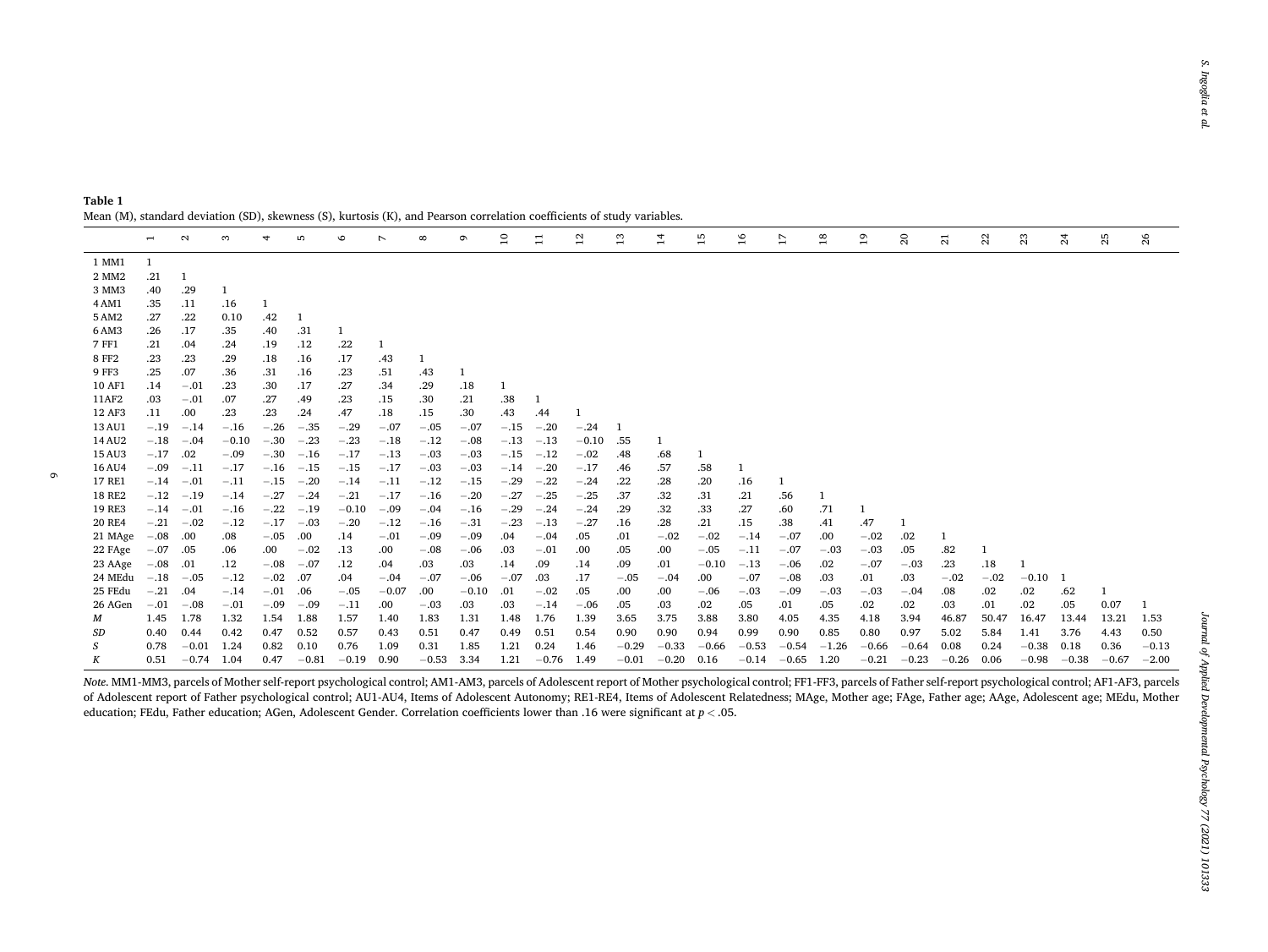difference scores contain means ( $\mu_{\Delta}$ ), variances ( $\sigma_{\Delta}^2$ ), and a covariance with the self-report ( $\sigma_{\Delta\text{-self}}$ ). The means of LDS give information about the extent to which informants disagree and the direction (which could be positive or negative) of disagreement: (a) positive LDS means reflect higher other-reports compared to self-reports, (b) negative LDS means reflect lower other-reports compared to self-reports. The variances of LDS give information about the extent to which different dyads within the sample differ in the extent to which they disagree. The covariance of LDS with the self-report gives information about the extent to which the discrepancies are related with self-ratings.

Both in Model 1 and Model 2, psychological control factors regarding mothers and fathers were included simultaneously. The models were specified to examine the extent to which (a) mother-adolescent and father-adolescent dyads disagree on psychological control, and (b) parent-adolescent discrepancies are associated with parents' selfreported psychological control as well as with the other dyad's perceptions of psychological control (both self-reported psychological control and parent-adolescent discrepancy). For model identification purposes, mean of mothers' self-reported psychological control, and means of child reports of mothers' and fathers' psychological control, were set to zero, and factor loadings of the first observed indicator were set to one for each informant. Moreover, in Model 2, the extent to which parental psychological control was associated with adolescents' autonomy and relatedness was examined. All analyses were performed using Mplus 7 (Muthén & Muthén, 1998–2012). In order to deal with missing data, all models were analyzed using the Full Information Maximum Likelihood (FIML) estimation method (Enders & [Bandalos, 2001\)](#page-11-0).

#### **Results**

#### *Preliminary analyses*

Means, standard deviations, skewness, kurtosis, and Pearson correlation coefficients of study variables at parcel and item level are presented in [Table 1](#page-5-0). Mother and father self-reports of psychological control were positively and significantly related with each other (for composite raw scores,  $r = 0.35$ ,  $p < .001$ ); they were also positively and significantly related with adolescent reports (for composite raw scores,  $r_{MM}$ . *AM* = 0.39, *p <* .001, *rFF-AF* = 0.38, *p <* .001). Mother self-report was negatively and significantly related with both adolescent autonomy and relatedness (for composite raw scores,  $r_{MM-aut} = -0.20$ ,  $p < .01$ ,  $r_{MM-}$  $r_{rel} = -0.18$ ,  $p < .05$ ), while father self-report was negatively and significantly related only with adolescent relatedness (for composite raw scores,  $r_{FF-rel} = -0.22$ ,  $p < .01$ ); finally, adolescent reports of mother and father psychological control were negatively and significantly related with both adolescent autonomy and relatedness (for composite raw scores,  $r_{AM-aut} = -0.36$ ,  $p < .001$ ,  $r_{AM-rel} = -0.29$ ,  $p < .001$ ,  $r_{AF}$ *aut* = − 0.23, *p <* .001, *rAF-rel* = − 0.38, *p <* .001).

In order to examine gender differences in study variables, a series of *t*-tests was performed on mothers' and fathers' psychological control,

## **Table 2**

Means and standard deviations of study variables (raw scores) of boys  $(n = 89)$ and girls  $(n = 101)$ , and t-tests.

|                                                         | <b>Boys</b>  |              | Girls        |              | t                  | $\boldsymbol{p}$ |
|---------------------------------------------------------|--------------|--------------|--------------|--------------|--------------------|------------------|
|                                                         | M            | SD           | M            | SD.          | (188)              |                  |
| MM Mother self-report<br>psychological control          | 1.56         | 0.31         | 1.53         | 0.31         | 0.70               | .48              |
| AM Adolescent report of Mother<br>psychological control | 1.73         | 0.39         | 1.63         | 0.39         | 1.69               | .09              |
| MM Mother self-report<br>psychological control          | 1.54         | 0.39         | 1.53         | 0.36         | 0.20               | .84              |
| AM Adolescent report of Mother<br>psychological control | 1.59         | 0.39         | 1.53         | 0.40         | 0.99               | .32              |
| Adolescent autonomy<br>Adolescent relatedness           | 3.73<br>4.10 | 0.74<br>0.74 | 3.80<br>4.15 | 0.78<br>0.67 | $-0.63$<br>$-0.50$ | .53<br>.61       |
|                                                         |              |              |              |              |                    |                  |

#### **Table 3**

Means and variances of mother and father self-reports and parent-child Latent Discrepancy Scores (LDS) for Model 1 (addressing the first aim).

| Means             |               |                        |                        | Variances      |                |                |                |  |  |  |
|-------------------|---------------|------------------------|------------------------|----------------|----------------|----------------|----------------|--|--|--|
| Self-report       |               | LDS                    |                        | Self-report    |                | LDS            |                |  |  |  |
| MM<br>$0^{\rm a}$ | FF<br>$-.01a$ | AM<br>.15 <sup>b</sup> | AF<br>.04 <sup>a</sup> | MМ<br>$.04***$ | FF<br>$.07***$ | AM<br>$.06***$ | AF<br>$.10***$ |  |  |  |

*Note.* MM mother self-report, FF father self-report, AM adolescent report of mother psychological control, AF adolescent report of father psychological control. Latent mean of mother self-report was set to zero for identification of the model. Different superscripts indicate significant mean-levels, indicated by nonoverlapping 95% confidence intervals. \*\*\* *<sup>p</sup><sup>&</sup>lt;* .001.

and adolescents' autonomy and relatedness; results showed no significant difference between boys and girls (see Table 2). Moreover, in order to examine whether gender differences exist in covariance patterns of study variables, Box's *M* test was performed: results showed no significant differences, *M* = 249.77, *F*(210, 93,401) = 1.05, *p* = .30.

Finally, in order to examine the association of study variables with parents' age and years of education, and adolescents' age, correlation coefficients were computed (see [Table 1\)](#page-5-0). Mother self-report was negatively and significantly related with their education (for composite raw scores,  $r = -0.16$ ,  $p < .05$ ), even though this association was modest. No significant association was found for parents' and adolescents' age, and fathers' education. On the basis of these results, we decided not to further examine these variables as covariates.<sup>1</sup>

## *Parent-adolescent discrepancies*

Model 1 addressed the first aim of the study. It showed adequate fit to the data,  $\chi^2(51) = 89.96$ ,  $p < .001$ , CFI = 0.913, RMSEA = 0.063. Parameter estimates are shown in Table 3. Comparison of the 95% confidence intervals of the LDS means indicates that on average, adolescents rated mothers but not fathers higher on psychological control than parents themselves did (positive LDS means). Significant variances of all LDS indicate that there were significant differences between dyads in this sample, regarding how much adolescents and parents differed in their views. A negative and significant correlation between father selfreported psychological control and the corresponding LDS was found  $(r = -0.46, p < .001)$ : the negative sign of the correlation suggests that adolescents tended to overrate father psychological control less if fathers rated themselves higher on this behavior. The correlation between mother self-reported psychological control and the corresponding LDS was not significant  $(r = -0.09 \text{ ns})$ : the not significant correlation (together with the sign of the LDS mean above zero) suggests that adolescents tended to overrate mother psychological control regardless to the self-reported level of this behavior. Furthermore, the correlation between mother and father self-reports of psychological control was positive and significant  $(r = 0.57, p < .001)$ : thus, higher levels of mother self-reports were related to higher levels of father self-reports. Finally, the correlation between mother–adolescent and father-–adolescent discrepant perceptions was also positive and significant  $(r = 0.36, p < .001)$ : thus larger mother-child discrepancies were related to larger father-child discrepancies.

#### *Parent-adolescent discrepancies and adolescent autonomy and relatedness*

Model 2 addressed the second aim of the study: mother and father self-reported psychological control and mother–adolescent and father-–adolescent discrepancies were related to the satisfaction of adolescents'

 $^{\rm 1}$  Model 1 and Model 2 were run with and without these covariates. No significant effect was found.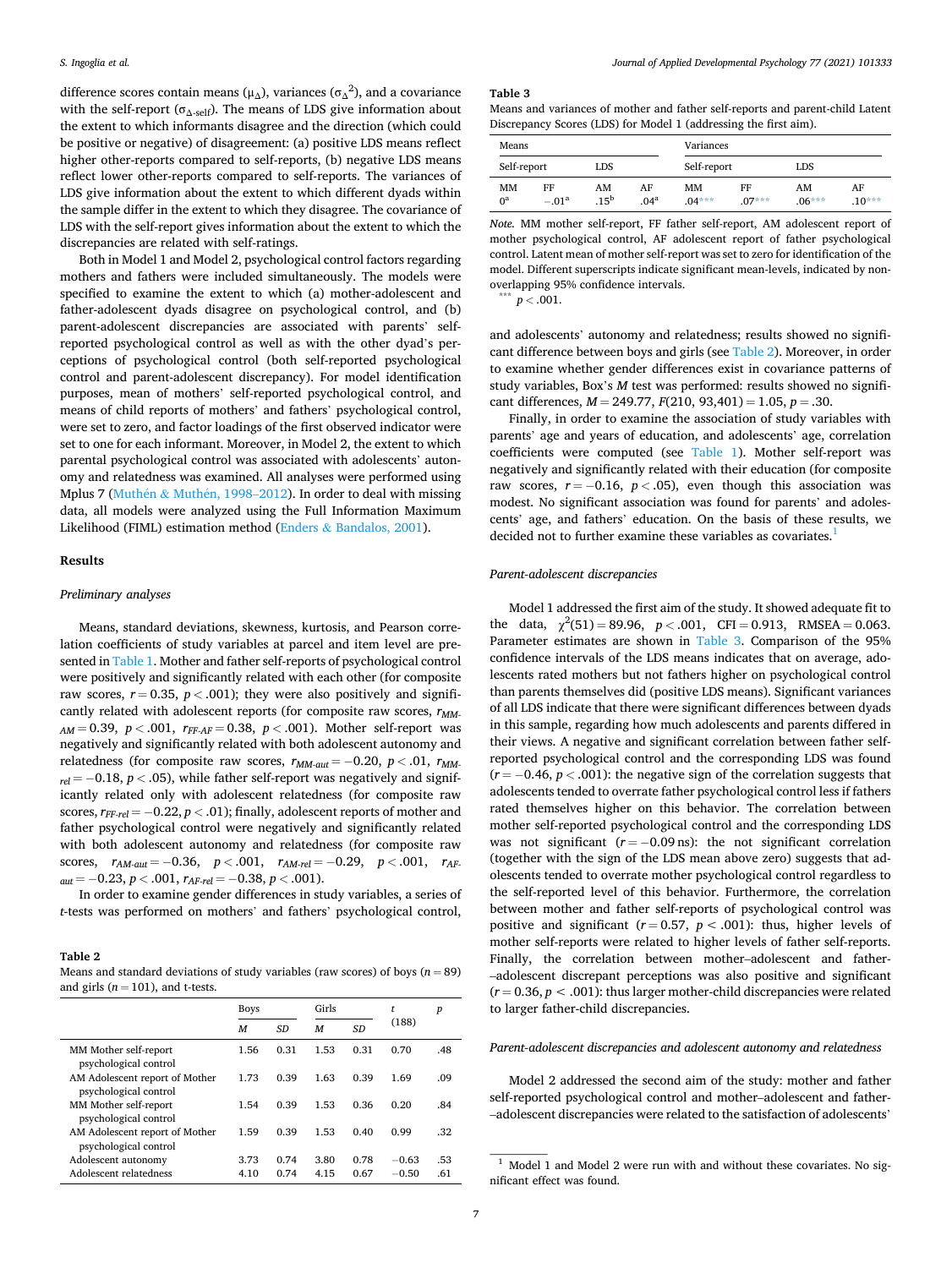#### **Table 4**

Means and variances of mother and father self-reports and parent-child Latent Discrepancy Scores (LDS), and associations between parents' self-reports, parent–child discrepant views, and adolescent autonomy and relatedness in Model 2 (addressing the second aim of the study).

| Means       |                                                    |            |                            |                      | Variances                  |                               |                      |                             |  |  |  |  |  |
|-------------|----------------------------------------------------|------------|----------------------------|----------------------|----------------------------|-------------------------------|----------------------|-----------------------------|--|--|--|--|--|
| Self-report |                                                    | <b>LDS</b> |                            |                      | Self-report                | <b>LDS</b>                    |                      |                             |  |  |  |  |  |
| MM<br>$0^a$ | FF<br>AM<br>.15 <sup>b</sup><br>$-.01a$            |            |                            | MM<br>$.04***$       | FF                         | $.08***$                      | AM<br>$.06***$       | AF<br>$.10***$              |  |  |  |  |  |
|             |                                                    |            | Autonomy                   |                      |                            | Relatedness                   |                      |                             |  |  |  |  |  |
|             |                                                    |            | B                          | <b>SE</b>            | β                          | В                             | <b>SE</b>            | β                           |  |  |  |  |  |
| LDS AM      | Mother self-report (MM)<br>Father self-report (FF) |            | $-1.10$<br>0.18<br>$-0.81$ | 0.46<br>0.36<br>0.36 | $-.39**$<br>.09<br>$-.35*$ | $-0.54$<br>$-0.83$<br>$-0.03$ | 0.51<br>0.38<br>0.38 | $-.17$<br>$-.37*$<br>$-.01$ |  |  |  |  |  |
| LDS AF      |                                                    |            | $-0.03$                    | 0.25                 | $-.01$                     | $-0.90$                       | 0.30                 | $-.45**$                    |  |  |  |  |  |

 $*p < .05$ .  $*p < .01$ .

a,bDifferent superscripts indicate significant mean-levels, indicated by nonoverlapping 95% confidence intervals.\*\*\**p <* .001.

autonomy and relatedness needs. It showed adequate fit to the data,  $\chi^2(158) = 235.28, p < .001, CFI = 0.927, RMSEA = 0.051. Parameter$ estimates are reported in Table 4.

Mother self-report was negatively and significantly related to autonomy: adolescents whose mothers report higher levels of psychological control tend to report lower levels of autonomy. Mother-adolescent discrepancies were negatively and significantly related to autonomy: larger mother–adolescent discrepancies of psychological control were related to lower autonomy. Father self-report was negatively and significantly related to relatedness: adolescents whose fathers report higher levels of psychological control tend to report lower levels of relatedness. Furthermore, father-adolescent discrepancies were negatively and significantly related to relatedness: larger father–adolescent discrepancies of psychological control were related to lower relatedness.

## **Discussion**

In the current study we examined how discrepancies in both the mother-adolescent and the father-adolescent relationship with regard to the perception of parental psychological control were associated with satisfaction of adolescents' needs for autonomy and relatedness, taking also into account how the perceptions of psychological control vary between mothers and fathers. Indeed, during adolescence the fulfillment of adolescents' needs for autonomy and relatedness is strongly affected by the psychological control exerted by parents, that have been shown to be negatively associated with adolescents' needs satisfaction [\(Ahmad](#page-10-0)  [et al., 2013; Costa et al., 2018;](#page-10-0) [Inguglia et al., 2018; Mabbe et al., 2015](#page-11-0)). However, adolescents and parents often tend to evaluate psychological control quite differently and there are also differences between mothers and fathers in the ways in which they are perceived from their children to exert psychological control. Such discrepancies in perceptions of parental psychological control, even more than the perceptions themselves, may constitute a risk for adolescents' fulfillment of needs for autonomy and relatedness.

In line with previous research (e.g., Korelitz  $\&$  [Garber, 2016](#page-11-0)), the current study suggests that adolescents generally tend to perceive higher levels of psychological control than their parents. According to the "developmental or generational stake" hypothesis [\(Korelitz](#page-11-0) & Garber, [2016;](#page-11-0) [Welsh, Galliher,](#page-12-0) & Powers, 1998), this tendency can be explained taking into account that parents and children have different developmental stakes during adolescence. Generally, adolescents try to achieve

autonomy and minimize closeness with their parents, whereas parents try to maintain closeness with their sons and daughters and to provide a nurturing environment for their sons and daughters' development. As a result of these different stakes, parental psychological control is perceived in different ways by parents and adolescents, with parents who tend to perceive their psychological control as a positive strategy to nurture their sons and daughters, and adolescents who see their parental psychological control as an attempt to obstacle their search for autonomy (Leung & [Shek, 2014](#page-11-0)). Additionally, it has to be underlined that these results may be affected by social desirability because some parents' reports may be influenced by their desire to portray themselves in a favorable light, consequently they tend to refer to be less psychologically controlling than actually they are.

Furthermore, we found a concordance between psychological control self-reported by mothers and fathers. According to [Simons and](#page-12-0)  [Conger \(2007\)](#page-12-0) this is an important research topic because contrasting approaches to parenting may negatively affect children's development. Although FST posits that father–child and mother–child dyads represent distinct subsystems within the family and role theory suggests that fathers and mothers play different roles in the development of their children (Hosley & [Montemayor, 1997](#page-11-0); McKinney & [Renk, 2008; Nelemans](#page-11-0)  [et al., 2016](#page-11-0)), our findings displayed a certain coherence between the levels of psychological control of the parental couple because within the families in which mothers showed higher levels of psychological control also fathers tended to do the same, especially when the correlations are computed on latent variables of mothers' and fathers' reports of psychological control.

This finding is line with previous research that showed some similarities between fathers' and mothers' approaches to parenting, including psychological control ([Beato, Pereira, Barros,](#page-10-0) & Muris, 2016; Bögels & [Phares, 2008](#page-10-0); [Fliek, Daemen, Roelofs,](#page-11-0) & Muris, 2015; Inguglia [et al., 2018](#page-11-0)). In order to explain such similarities, [Luo and Klohnen](#page-11-0)  [\(2005\)](#page-11-0) refer to the concept of "assortative mating" stating that partners who are similar in attitudes and behaviors tend to select into relationships with one another. In this way, they may select partners who adopt similar approaches to parenting and this may result in being more consistent in their responses to their children and having less reasons to dispute ([Lansford et al., 2014\)](#page-11-0).

Moreover, the present study explored the existence of differences between mothers and fathers in the ways in which they are perceived from their adolescent sons and daughters to exert psychological control. In this regard, it was found that adolescents tended to rate mothers' psychological control higher than the mothers themselves; whereas, adolescent reports of fathers' psychological control were not higher than the fathers' self-reports. In particular, the means of mothers and fathers' self-reports of psychological control were identical but adolescents' ratings of mothers were higher than those of fathers. These findings are consistent with the studies showing that mothers are perceived by their children as more psychologically controlling than fathers [\(Barber](#page-10-0)  $\&$ [Harmon, 2002;](#page-10-0) Korelitz & [Garber, 2016;](#page-11-0) [Lansford et al., 2014](#page-11-0); [Shek,](#page-12-0)  [2007; Soenens et al., 2010](#page-12-0)).

The scholars who have already observed similar findings do not provide exhaustive explanations of the differential perceptions of mothers and fathers' psychologically controlling behaviors, rather they focus on differences between adolescents and parents without taking into account the role of each parent (Korelitz & [Garber, 2016; Lansford](#page-11-0)  [et al., 2014](#page-11-0)). One possible explanation of such findings can be linked to adolescents' expectations about their parent behaviors with regard to their role in the family. According to the role theory [\(Hosley](#page-11-0) & Mon[temayor, 1997](#page-11-0); McKinney & [Renk, 2008](#page-11-0)) the functions of mothers and fathers in a family are traditionally and culturally established: generally, mothers are traditionally encouraged to provide warmth and care for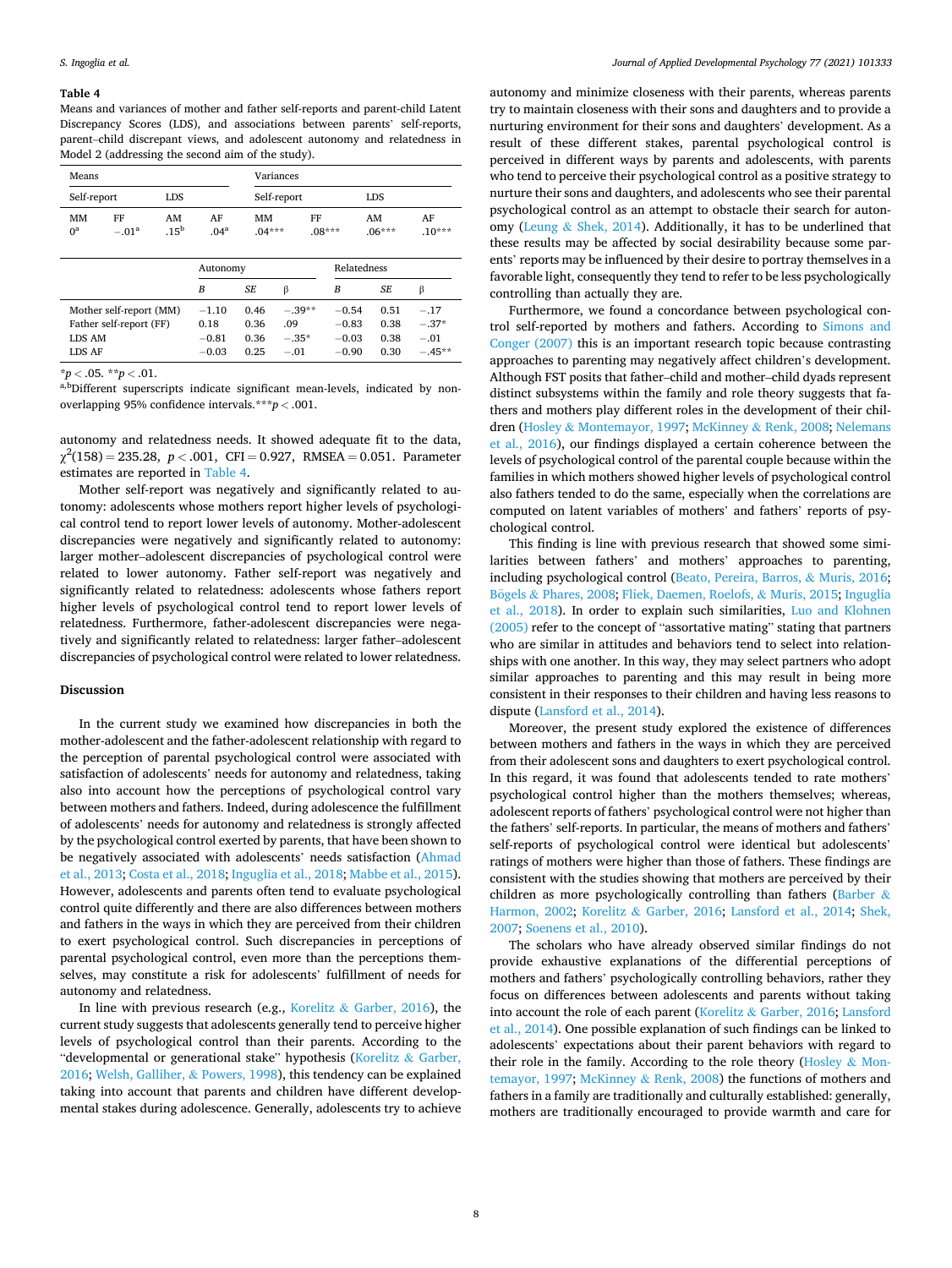their children, whereas fathers are considered the providers and disciplinarians. These responsibilities may in turn lead to different expectations towards mothers and fathers' styles of parenting, with mothers who are expected to provide more warmth and support and fathers who are expected to exert control and authority (McKinney & [Renk, 2008\)](#page-11-0). In light of these expectations, it is possible that the adolescents tend to interpret the same behaviors of mothers and fathers in different ways. For instance, parents' attempts to discuss about and to change adolescents' feelings or ideas may be perceived as more psychologically controlling when they are carried out by mothers than when they are carried out by fathers producing such discrepancies between mothers' selfreports and adolescents' ratings of mothers' behaviors.

According to this line of thought, it is perhaps no wonder that adolescents tended to overrate mothers' psychological control regardless to the self-reported level of this behavior, whereas the discrepancy between adolescents' ratings of fathers' psychological control and fathers' self-reports of the same behaviors tended to decrease when fathers rated themselves as being more psychologically controlling. Additionally, it is likely that also parents may vary in their perceptions of their psychologically controlling behaviors according to their role in the family. Mothers generally think themselves as nurturing their children, enhancing family cohesion, and providing a healthy environment for the children; they could tend to apply some psychologically controlling strategies (e.g., to induce guilty if adolescents take decisions without their opinion in some contexts like friendship) considering them just as expressions of parental warmth, concern, and responsibility [\(Lo Cric](#page-11-0)[chio, Lo Coco, Cheah,](#page-11-0) & Liga, 2019). Thus, mothers may have a tendency to portray their psychologically controlling behaviors as positive, as they have invested much time and effort in nurturing their children (Leung & [Shek, 2014](#page-11-0)). On the other hand, adolescents focus on searching for self-identity and autonomy enlarging the differences involved. This discrepancy seemed to decrease between adolescents and fathers probably because fathers could be less reluctant to rate themselves as being psychologically controlling considering these practices as normative and sometimes useful in exercising their role.

The current study contributed to the literature also by exploring how informant discrepancies were associated with the satisfaction of adolescents' needs for autonomy and relatedness. Findings have only partially confirmed our predictions. In particular, the discrepancies between fathers and adolescents in their perceptions of fathers' psychological control were associated with lower levels of satisfaction of need for relatedness, while the discrepancies between mothers and adolescents in their perceptions of mothers' psychological control were associated with lower levels of satisfaction of need for autonomy. Contrary to our hypotheses, discrepancies between fathers' and adolescents' perceptions of psychological control were not significantly associated with adolescents' satisfaction of need for autonomy, nor discrepancies between mothers' and adolescents' perceptions of psychological control were significantly associated with adolescents' satisfaction of need for relatedness. Moreover, results showed that father's self-report of psychological control was negatively and significantly related to adolescents' satisfaction of need for relatedness (and not to need for autonomy), whereas mothers' self-report of psychological control was negatively and significantly related to adolescents' satisfaction of need for autonomy (and not to need for relatedness).

Taken together these findings provide some interesting insights. First, fathers and mothers seem to play different roles in the relationship between psychological control and adolescents' needs satisfaction, with fathers more involved in the satisfaction of need for relatedness while mothers seem more involved in the satisfaction of need for autonomy. These data are not easy to explain on the basis of previous research considering that a very limited number of studies have investigated the

differential associations between mothers' and fathers' psychological control, on the one hand, and adolescents' satisfaction of basic psychological needs, on the other hand, finding conflicting results (i.e., [Costa et al., 2016;](#page-10-0) Soenens & [Vansteenkiste, 2005](#page-12-0)). From a theoretical point of view, according to SDT (Deci & [Ryan, 2000\)](#page-10-0), no differences between parents would have been expected since this theory points out the negative associations between perceived psychological control and adolescents' satisfaction of psychological basic needs without differentiating between parents. Instead, in this case our findings are in line with Family Systems Theory (Restifo  $\&$  Bögels, 2009) that suggests to distinguish between the father–adolescent and mother–adolescent dyads, as these relationships can be considered as distinct subsystems within the family. In our case, the subsystem father-adolescent seems to be focused on the issue of relatedness in line with several authors who underlined the importance of father-child relationship for children's social behavior and social life [\(Leidy, Schofield,](#page-11-0) & Parke, 2013; [McDo](#page-11-0)well & [Parke, 2009](#page-11-0); Scharf & [Mayseless, 2008;](#page-12-0) [Van Lissa, Keizer, Van](#page-12-0)  [Lier, Meeus,](#page-12-0) & Branje, 2019). According to these authors fathers play a special role in fostering the social facets of the child's functioning and in developing socio-emotional skills to engage and be connected with significant others (Majdandžić, Möller, de Vente, Bögels, & van den [Boom, 2014](#page-11-0); [Van Lissa et al., 2019\)](#page-12-0). Hence, when adolescents perceive higher levels of fathers' psychological control they can feel thwarted in their need to establish socially supportive relations with significant others, both inside and outside family. Thus, the more the fathers are perceived as psychologically controlling the less their children feel satisfied with regard their need for relatedness.

Instead, the association between mothers' parenting behaviors – like perceived psychological control - and the satisfaction of adolescents' need for autonomy was underlined by several authors [\(Hare, Szwedo,](#page-11-0)  Schad, & [Allen, 2015; McElhaney, Allen, Stephenson,](#page-11-0) & Hare, 2009; [Van](#page-12-0)  [Lissa et al., 2019\)](#page-12-0). The relationship with mothers retains important functions for the satisfaction of need for autonomy during adolescence. However, when adolescents perceive their mothers as psychologically controlling they can experience maternal involvement as a threat to their growing autonomy needs (Allen & [Manning, 2007\)](#page-10-0). If mothers exercise psychological control in domains which adolescents perceive to be personal, like intimate thoughts or emotional experiences, maternal efforts are likely to be counterproductive, leading to frustration of need for autonomy (Smetana & [Daddis, 2002\)](#page-12-0).

The differential role of fathers and mothers is also observed with regard to the findings on discrepancies between parents' and adolescents' perceptions of psychological control because discrepancies about fathers' psychological control are negatively associated with adolescents' satisfaction of need for relatedness, whereas discrepancies about mothers' psychological control are negatively associated with adolescents' satisfaction of need for autonomy. Hence, our results are partially in line with evidence coming from the studies that show negative associations between parental psychological control and adolescents' needs satisfaction may be exacerbated by the discrepancies between parents' and adolescents' perceptions of psychological control [\(Butner](#page-10-0)  [et al., 2009;](#page-10-0) [Zhang, Slesnick,](#page-12-0) & Feng, 2018). As [Leung, Shek, and Lin](#page-11-0)  [\(2017\)](#page-11-0) have noted when adolescents perceive higher levels of parental psychological control than their parents report, these discrepancies may represent parent-child differences and conflicts on the issues of parenting and control. It may indicate that parents feel that they are exercising low levels of psychological control to their children, whereas adolescents may experience that parents exercise too much psychological control and restriction to their autonomy. Thus, the negative associations between parental psychological control and adolescents' satisfaction of needs for autonomy and relatedness are likely to be worsen by these different perceptions between adolescents and parents.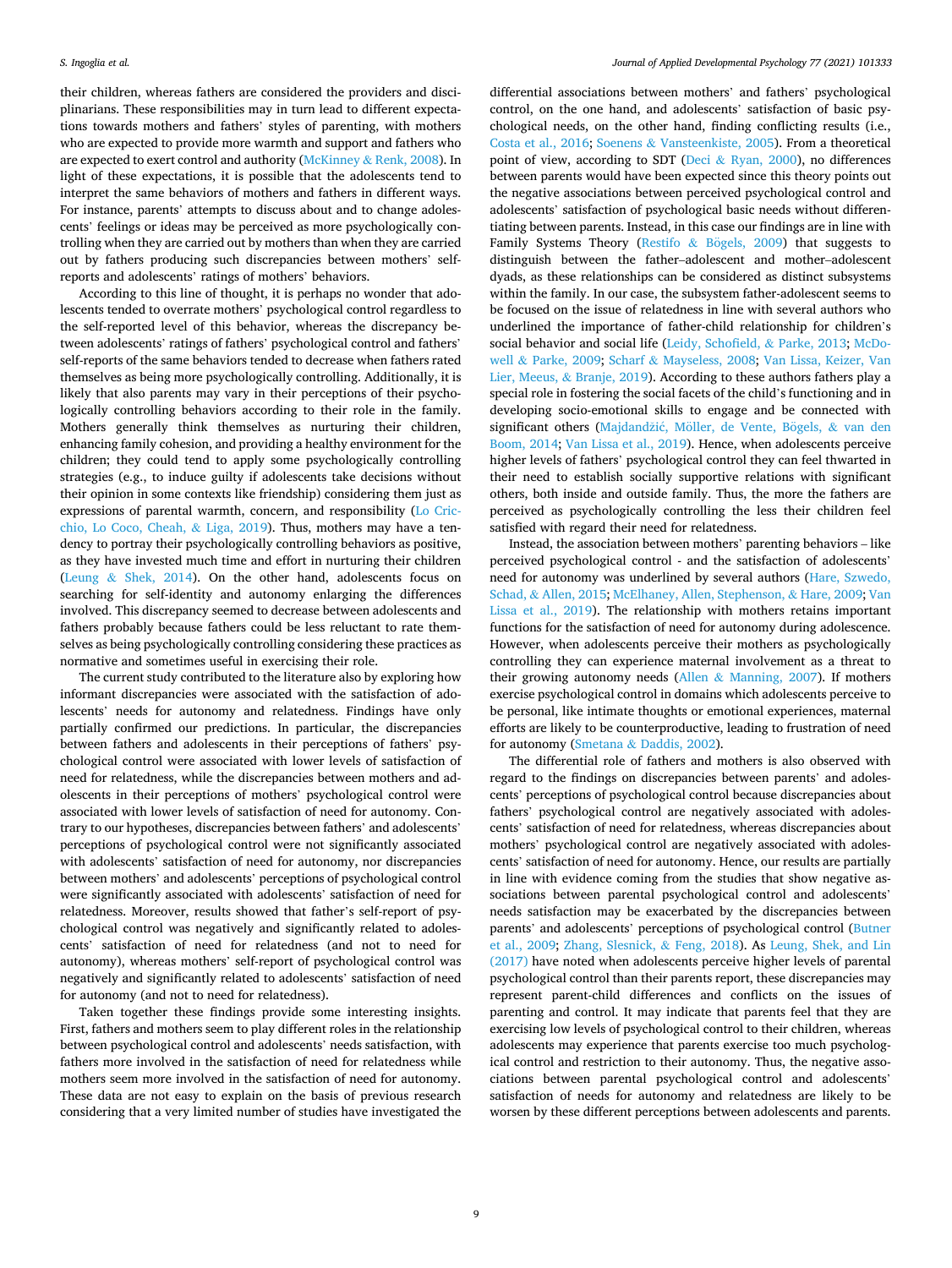#### <span id="page-9-0"></span>*S. Ingoglia et al.*

However, our study has an exploratory nature and future studies have to deepen these issues.

## **Limitations and conclusion**

The current study should be considered in light of some limitations. First, its cross-sectional nature does not allow us to clearly draw directional causal inferences concerning the associations among the study variables. Thus, future longitudinal studies following the same dyads during adolescence are needed in order to come to clearer conclusions about the causal associations between these variables and about the developmental processes involved. Such studies are needed even because the roles of mothers and fathers continue to change over time. Second, for sake of clarity we focused only on the satisfaction of needs, whereas many recent studies have recognized that satisfaction and frustration of basic psychological needs may have a different impact to adolescents' adjustment [\(Chen et al., 2015](#page-10-0); Cordeiro, Paixão, Lens, Lacante, & [Luyckx, 2016](#page-10-0); [Inguglia et al., 2018;](#page-11-0) [Vansteenkiste](#page-12-0) & Ryan, [2013\)](#page-12-0). In this sense, future research needs to disentangle satisfaction from frustration of basic psychological needs in the analysis in order to provide more information about the processes underlying the relationships between psychological control and basic psychological needs. Third, although our study is grounded in SDT, we did not consider the need for competence that refers to the desire to feel effective and skilful in activities (Baumeister  $\&$  [Leary, 1995\)](#page-10-0) and it is considered as one of the three universal psychological needs that must be satisfied for children effective psychological functioning.

In the current study, we took into account only the needs for autonomy and relatedness like previous research focusing on the associations between these needs and parental psychological control ([Fousiani](#page-11-0)  [et al., 2016; Inguglia et al., 2018](#page-11-0)). However, further studies should focus also on need for competence to examine the effects of discrepancies on this variable. Moreover, our data showed a substantial variance between the dyads with regard to the agreement rates between parents and children, with some dyads showing higher levels of disagreement than others. Future research should contribute to explain what factors and processes may explain this variance and the potential moderator role played by discrepancies on the relation between parental self-reported psychological control and adolescents' autonomy and relatedness satisfaction.

Another interesting topic to be addressed in further studies is related to the negative association that we found between mothers' self-reports and mothers' education level. Even though this association was statistically modest, it could represent an interesting suggestion for future directions for this line of work in order to understand how the perception of psychologically controlling behaviors may vary according to the educational background of the mothers. Furthermore, upcoming studies should assess more in detail how each parent may differentially contribute to children's satisfaction of needs for autonomy and relatedness. Finally, further studies are also needed to try to find empirical support for our explanations about the adolescents' differential perceptions of mothers and fathers' psychologically controlling behaviors. For instance, studies are needed to test if children's expectations about their parent behaviors with regard to their role in the family [\(Hosley](#page-11-0)  $\&$ [Montemayor, 1997](#page-11-0); McKinney & [Renk, 2008](#page-11-0)) are associated with different perceptions of fathers' and mothers' behaviors.

Despite the limitations highlighted above, our study contributes meaningfully to the literature on the relationships between psychological control and basic psychological needs because it analyzes the associations between parent-adolescent discrepancies and the satisfaction of adolescents' need for autonomy and relatedness. To our knowledge it is the first study that investigates this topic by considering self-report of parental psychological control from both mothers and fathers as well as reports of parental psychological control as perceived by the adolescents. Moreover, the current study differentiated between motheradolescent and father-adolescent dyads differently from previous studies that mainly focused on mother and adolescent reports or did not distinguish between mother and fathers among parent-child dyads. Doing so, the current study was able to disentangle the different associations between mother-adolescent and father-adolescent discrepancies in perceived psychological control with adolescents' satisfaction of needs for relatedness and autonomy.

The findings of our study provide some empirical support to the predictions of SDT that parental psychological control is negatively related to adolescents' satisfaction of needs for autonomy and relatedness, taking also into account parents' self-reports of psychological control and not only adolescents' reports as many studies do. Furthermore, our results are partially in line with Family Systems Theory (Restifo  $&$  Bögels, 2009), stating that it is important to distinguish between the mother–adolescent and father–adolescent relationship, as these relationships represent distinct subsystems within the family. In this light, the findings may have practical implication for psychological counselling programs because they suggest that practitioners have to take into account the separate contribution of each parent to adolescents' satisfaction of basic psychological needs. Moreover, such programs in the attempt to lessen parents' pressure to adolescents' lives should deem the possible differences in the perceptions of psychological control between parents and adolescents, trying to mediate between them and reach an optimal balance within the family.

#### **Data availability statement**

The data that support the findings of this study are available on request from the corresponding author. The data are not publicly available due to privacy or ethical restrictions.

#### **CRediT authorship contribution statement**

**Ingoglia Sonia**: Conceptualization and design of the study, Writing, Analysis and interpretation of data, Methodology, Review and Editing;

**Francesca Liga**: Conceptualization, Methodology, Acquisition of data, Writing, Review and Editing;

**Alida Lo Coco**: Interpretation of data, Writing, Review and Editing; **Inguglia Cristiano**: Conceptualization and design of the study, Writing, Methodology, Supervision, Review and Editing.

#### **Disclosure of interest**

The authors report no conflicts of interest.

# **Appendix A. Goodness of fit indices of the Confirmatory Factor Analysis Models of psychological control for each Informant separately**

| Models                                                 |       | dt |         | CFI   | <b>RMSEA</b> |
|--------------------------------------------------------|-------|----|---------|-------|--------------|
| Mother self-report psychological control (MM)          | 22.48 | 14 | 0.07    | 0.959 | 0.057        |
| Father self-report psychological control (FF)          | 23.91 | 14 | 0.05    | 0.976 | 0.061        |
| Adolescent report of Mother psychological control (AM) | 26.13 | 14 | 0.02    | 0.964 | 0.068        |
| Adolescent report of Father psychological control (AF) | 36.28 | 14 | < 0.001 | 0.949 | 0.092        |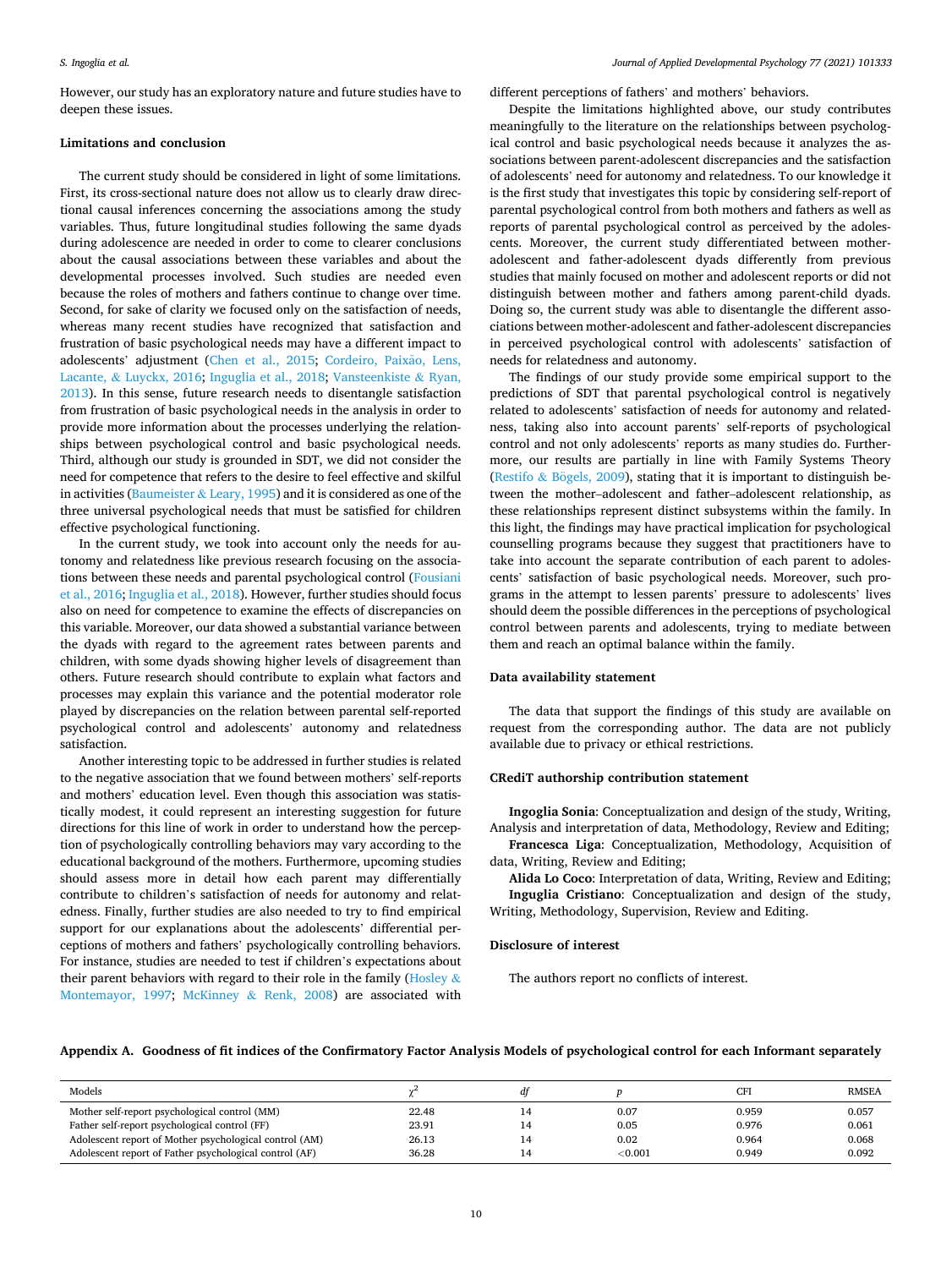# <span id="page-10-0"></span>**Appendix B. Goodness of fit indices of the Confirmatory Factor Analysis Models with Configural (M0), Metric (M1), Scalar (M2), and Full Uniqueness (M3) Measurement Invariance across Informants**

| Model                     | Model fit indices |    |          |            |              |                   | Model comparisons |                   |              |                           |  |  |
|---------------------------|-------------------|----|----------|------------|--------------|-------------------|-------------------|-------------------|--------------|---------------------------|--|--|
|                           | $SB\gamma^2$      | df | ScF      | Robust CFI | <b>RMSEA</b> |                   | $\Delta\gamma^2$  | df                | $\Delta$ CFI | $\Delta$ <sub>RMSEA</sub> |  |  |
| M0 Configural             | 43.27             | 30 | 1.04     | 0.971      | 0.048        | $\hspace{0.05cm}$ | $\sim$            | $\hspace{0.05cm}$ | $\sim$       | $\overline{\phantom{a}}$  |  |  |
| M1 Metric                 | 56.30             | 39 | 1.09     | 0.962      | 0.048        | M1 vs M0          | 13.02             | 9                 | $-0.013$     | 0                         |  |  |
| M2Scalar                  | 108.41            | 48 | $1.08\,$ | 0.866      | 0.081        | M2 vs M1a         | 53.74***          | 9                 | $-0.088$     | 0.033                     |  |  |
| <b>M2a Partial Scalar</b> | 67.20             | 45 | 1.08     | 0.951      | 0.051        | M2a vs M1a        | 11.04             | 6                 | $-0.003$     | 0.003                     |  |  |
| M3 Full Unique            | 83.72             | 51 | 1.09     | 0.927      | 0.058        | M3 vs M2a         | $16.03*$          | 6                 | $-0.029$     | 0.007                     |  |  |

*Note.* Letters in bold indicate the model of measurement invariance that was obtained. SB, Satorra-Bentler, ScF, Scaling correction Factor, CFI Comparative Fit Index, RMSEA, Root Mean Square Error of Approximation.

 $**p* < .05.$   $***p* < .001.$ 

#### **Appendix A. Supplementary data**

Supplementary data to this article can be found online at<https://doi.org/10.1016/j.appdev.2021.101333>.

#### **References**

- Allen, J. P., & Manning, N. (2007). From safety to affect regulation: attachment from the vantage point of adolescence. *New Dir. Child Adolesc. Dev., 117*, 23–39. [https://doi.](https://doi.org/10.1002/cd.192)  [org/10.1002/cd.192](https://doi.org/10.1002/cd.192)
- [Achenbach, T. M., McConaughy, S. H., & Howell, C. T. \(1987\). Child/adolescent](http://refhub.elsevier.com/S0193-3973(21)00096-4/rf0005) [behavioral and emotional problems: Implications of cross-informant correlations for](http://refhub.elsevier.com/S0193-3973(21)00096-4/rf0005)  situational specificity. *[Psychological Bulletin, 101](http://refhub.elsevier.com/S0193-3973(21)00096-4/rf0005)*(2), 213–232.
- Ahmad, I., Vansteenkiste, M., & Soenens, B. (2013). The relations of Arab Jordanian adolescents' perceived maternal parenting to teacher-rated adjustment and problems: The intervening role of perceived need satisfaction. *Developmental Psychology, 49*, 177–183.<https://doi.org/10.1037/a0027837>
- Barber, B. K. (1996). Parental psychological control: Revisiting a neglected construct. *Child Development, 67*, 3296–3319. [https://doi.org/10.1111/j.1467-8624.1996.](https://doi.org/10.1111/j.1467-8624.1996.tb01915.x) [tb01915.x](https://doi.org/10.1111/j.1467-8624.1996.tb01915.x)
- [Barber, B. K., & Harmon, E. L. \(2002\). Violating the self: Parental psychological control](http://refhub.elsevier.com/S0193-3973(21)00096-4/rf0020)  [of children and adolescents. In B. K. Barber \(Ed.\),](http://refhub.elsevier.com/S0193-3973(21)00096-4/rf0020) *Intrusive parenting: How [psychological control affects children and adolescents](http://refhub.elsevier.com/S0193-3973(21)00096-4/rf0020)* (pp. 15–52). Washington, DC: [APA.](http://refhub.elsevier.com/S0193-3973(21)00096-4/rf0020)
- Baumeister, R. F., & Leary, M. R. (1995). The need to belong: Desire for interpersonal attachments as a fundamental human motivation. *Psychological Bulletin, 117*(3), 497–529. <https://doi.org/10.1037/0033-2909.117.3.497>
- Beato, A., Pereira, A. I., Barros, L., & Muris, P. (2016). The relationship between different parenting typologies in fathers and mothers and children's anxiety. *Journal of Child and Family Studies, 25*, 1691–1701.<https://doi.org/10.1007/s10826-015-0337-x>
- Benito-Gomez, M., Williams, K. N., McCurdy, A., & Fletcher, A. C. (2020). Autonomysupportive parenting in adolescence: Cultural variability in the contemporary United States. *Journal of Family Theory & Review, 12*(1), 7–26. [https://doi.org/10.1111/](https://doi.org/10.1111/jftr.12362)  [jftr.12362](https://doi.org/10.1111/jftr.12362)
- Bögels, S., & Phares, V. (2008). Fathers' role in the etiology, prevention and treatment of child anxiety: A review and new model. *Clinical Psychology Review, 28*(4), 539–558. <https://doi.org/10.1016/j.cpr.2007.07.011>
- Boudreault-Bouchard, A. M., Dion, J., Hains, J., Vandermeerschen, J., Laberge, L., & Perron, M. (2013). Impact of parental emotional support and coercive control on adolescents' self-esteem and psychological distress: Results of a four-year longitudinal study. *Journal of Adolescence, 36*, 695–704. [https://doi.org/10.1016/j.](https://doi.org/10.1016/j.adolescence.2013.05.002) olescence.2013.05.002
- Buhl, H. (2008). Development of a model describing individuates adult child-parent relationships. *International Journal of Behavioral Development, 32*, 381–389. [https://](https://doi.org/10.1177/0165025408093656) doi.org/10.1177/01650254080936
- Butner, J., Berg, C. A., Osborn, P., Butler, J. M., Godri, C., Fortenberry, K. T., Barach, I., Le, H., & Wiebe, D. J. (2009). Parent-adolescent discrepancies in adolescents' competence and the balance of adolescent autonomy and adolescent and parent well-being in the context of Type 1 diabetes. *Developmental Psychology, 45*(3), 835–849. <https://doi.org/10.1037/a0015363>
- Chen, B., Vansteenkiste, M., Beyers, W., Boone, L., Deci, E. L., Van der Kaap-Deeder, J., … Verstuyf, J. (2015). Basic psychological need satisfaction, need frustration, and need strength across four cultures. *Motivation and Emotion, 39*, 216–236. [https://doi.](https://doi.org/10.1007/s11031-014-9450-1)  [org/10.1007/s11031-014-9450-1](https://doi.org/10.1007/s11031-014-9450-1)
- Chen, F. F. (2007). Sensitivity of goodness of fit indexes to lack of measurement invariance. *Structural Equation Modeling, 14*, 464–504. [https://doi.org/10.1080/](https://doi.org/10.1080/10705510701301834) [10705510701301834](https://doi.org/10.1080/10705510701301834)
- Chuang, S. S., & Su, Y. (2009). Do we see eye to eye? Chinese mothers' and fathers' parenting beliefs and values for toddlers in Canada and China. *Journal of Family Psychology, 23*(3), 331–341. <https://doi.org/10.1037/a0016015>
- Claes, M., & Lacourse, É. (2001). Pratiques parentales et comportements déviants à l'adolescence. *Enfance, 53*, 379–399. <https://doi.org/10.3917/enf.534.0379>
- Cordeiro, P., Paixão, M. P., Lens, W., Lacante, M., & Luyckx, K. (2016). The Portuguese validation of the Basic Psychological Need Satisfaction and Frustration Scale:

Concurrent and longitudinal relations to well-being and ill-being. *Psychologica Belgica, 56, 193-209. https://doi.org/10.5334/pb.2* 

- Costa, S., Cuzzocrea, F., Gugliandolo, M. C., & Larcan, R. (2016). Associations between parental psychological control and autonomy support, and psychological outcomes in adolescents: The mediating role of need satisfaction and need frustration. *Child Indicators Research, 9*, 1059–1076. <https://doi.org/10.1007/s12187-015-9353-z>
- Costa, S., Ingoglia, S., Inguglia, C., Liga, F., Lo Coco, A., & Larcan, R. (2018). Psychometric evaluation of the Basic Psychological Need Satisfaction and Frustration Scale (BPNSFS) in Italy. *Measurement and Evaluation in Counseling and Development, 51*(3), 193-206. https://doi.org/10.1080/07481756.2017.134
- Costa, S., Soenens, B., Gugliandolo, M. C., Cuzzocrea, F., & Larcan, R. (2015). The mediating role of experiences of need satisfaction in associations between parental psychological control and internalizing problems: A study among Italian college students. *Journal of Child and Family Studies*, 24, 1106–1116. https://doi.org [10.1007/s10826-014-9919-2](https://doi.org/10.1007/s10826-014-9919-2)
- Crapo, J. S., Miller, J. A., Bradford, K., & Higginbotham, B. J. (2021). Mothering and fathering, or just parenting: Measurement invariance of parental beliefs by gender. *Journal of Family Issues*. <https://doi.org/10.1177/0192513X20988772>
- De Los Reyes, A. (2011). More than measurement error: Discovering meaning behind informant discrepancies in clinical assessments of children and adolescents. *Journal of Clinical Child and Adolescent Psychology, 40*, 1–9. [https://doi.org/10.1080/](https://doi.org/10.1080/15374416.2011.533405)  5374416.2011.53340
- De Los Reyes, A., Augenstein, T. M., Wang, M., Thomas, S. A., Drabick, D. A. G., Burgers, D. E., & Rabinowitz, J. (2015). The validity of the multi-informant approach to assessing child and adolescent mental health. *Psychological Bulletin, 141*(4), 858–900. <https://doi.org/10.1037/a0038498>
- De Los Reyes, A., Ehrlich, K. B., Swan, A. J., Luo, T. J., Van Wie, M., & Pabo'n, S. C.. (2013). An experimental test of whether informants can report about child and family behavior based on settings of behavioral expression. *Journal of Child and Family Studies, 22*, 177–191. <https://doi.org/10.1007/s10826-012-9567-3>
- De Los Reyes, A., & Kazdin, A. E. (2005). Informant discrepancies in the assessment of childhood psychopathology: A critical review, theoretical framework, and recommendations for further study. *Psychological Bulletin, 131*, 483–509. [https://doi.](https://doi.org/10.1037/0033-2909.131.4)  [org/10.1037/0033-2909.131.4](https://doi.org/10.1037/0033-2909.131.4)
- De Los Reyes, A., & Kazdin, A. E. (2006). Conceptualizing changes in behavior in intervention research: The range of possible changes model. *Psychological Review, 113*, 554–583. <https://doi.org/10.1037/0033-295X.113.3.554>
- De Los Reyes, A., & Ohannessian, C. M. (2016). Introduction to the special issue: Discrepancies in adolescent-parent perceptions of the family and adolescent adjustment. *Journal of Youth and Adolescence, 45*(10), 1957–1972. [https://doi.org/](https://doi.org/10.1007/s10964-016-0533-z) [10.1007/s10964-016-0533-z](https://doi.org/10.1007/s10964-016-0533-z)
- De Los Reyes, A., Youngstrom, E. A., Pabón, S. C., Youngstrom, J. K., Feeny, N. C., & Findling, R. L. (2011). Internal consistency and associated characteristics of informant discrepancies in clinic referred youths age 11 to 17 years. *Journal of Clinical Child and Adolescent Psychology, 40*, 36–53. [https://doi.org/10.1080/](https://doi.org/10.1080/15374416.2011.533402)  [15374416.2011.533402](https://doi.org/10.1080/15374416.2011.533402)

Deci, E. L., & Ryan, R. M. (1985). *[Intrinsic motivation and self-determination in human](http://refhub.elsevier.com/S0193-3973(21)00096-4/rf0140)  behavior*[. New York: Plenum.](http://refhub.elsevier.com/S0193-3973(21)00096-4/rf0140)

- Deci, E. L., & Ryan, R. M. (2000). The "What" and "Why" of goal pursuits: Human needs and the self determination of behavior. *Psychological Inquiry, 11*, 227–268. [https://](https://doi.org/10.1207/S15327965PLI1104_01) [doi.org/10.1207/S15327965PLI1104\\_01](https://doi.org/10.1207/S15327965PLI1104_01)
- van Der Kaap-Deeder, J., Soenens, B., Mabbe, E., Dieleman, L., Mouratidis, A., Campbell, R., & Vansteenkiste, M. (2019). From daily need experiences to autonomy-supportive and psychologically controlling parenting via psychological availability and stress. *Parenting, 19*, 177-202. https://doi.org/10.10 [15295192.2019.1615791](https://doi.org/10.1080/15295192.2019.1615791)
- Duhig, A. M., Renk, K., Epstein, M. K., & Phares, V. (2000). Interparental agreement on internalizing, externalizing, and total behavior problems: A meta-analysis. *Clinical Psychology: Science and Practice, 7*, 435–453.<https://doi.org/10.1093/clipsy.7.4.435>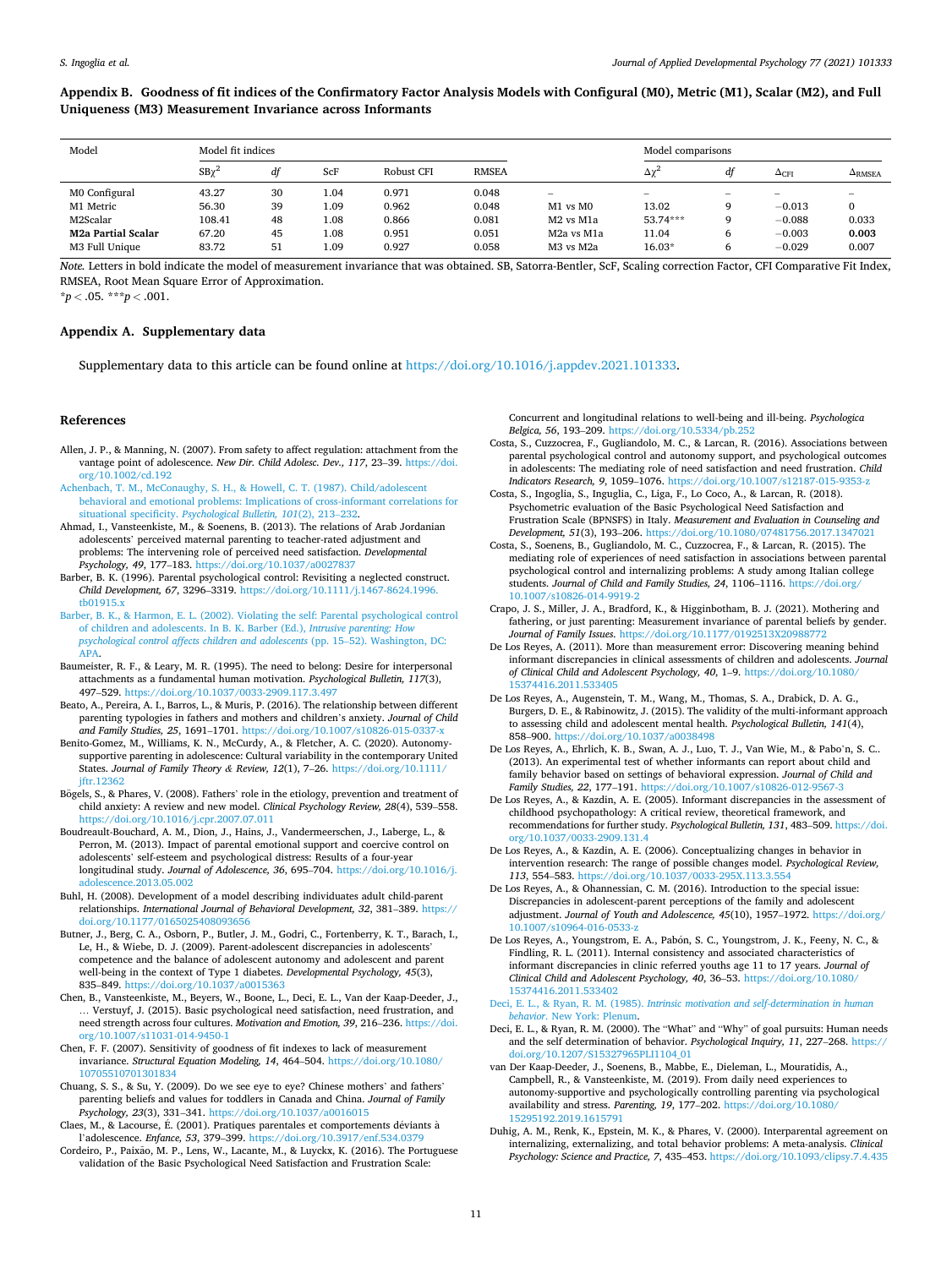<span id="page-11-0"></span>Enders, C., & Bandalos, D. (2001). The relative performance of full information maximum likelihood estimation for missing data in structural equation models. *Structural Equation Modeling, 8*, 430–457. [https://doi.org/10.1207/](https://doi.org/10.1207/S15328007SEM0803_5) [S15328007SEM0803\\_5](https://doi.org/10.1207/S15328007SEM0803_5)

- Ferdinand, R. F., van der Ende, J., & Verhulst, F. C. (2004). Parent-adolescent disagreement regarding psychopathology in adolescents from the general population as a risk factor for adverse outcome. *Journal of Abnormal Psychology, 113*(2), 198–206. <https://doi.org/10.1037/0021-843X.113.2.198>
- Fliek, L., Daemen, E., Roelofs, J., & Muris, P. (2015). Rough-and-Tumble play and other parental factors as correlates of anxiety symptoms in preschool children. *Journal of Child and Family Studies, 24*, 2795–2804. [https://doi.org/10.1007/s10826-014-](https://doi.org/10.1007/s10826-014-0083-5)
- [0083-5](https://doi.org/10.1007/s10826-014-0083-5)  Fousiani, K., Dimitropoulou, P., Michaelides, M. P., & Van Petegem, S. (2016). Perceived parenting and adolescent cyber-bullying: Examining the intervening role of autonomy and relatedness need satisfaction, empathic concern and recognition of humanness. *Journal of Child and Family Studies, 25*, 2120–2129. [https://doi.org/](https://doi.org/10.1007/s10826-016-0401-1) [10.1007/s10826-016-0401-1](https://doi.org/10.1007/s10826-016-0401-1)
- Gilbertson, S., & Graves, B. A. (2018). Heart health and children. In R. Ross Watson, & S. Zibadi (Eds.), *Lifestyle in heart health and disease* (pp. 35–46). New York: Academic Press. [https://doi.org/10.1016/B978-0-12-811279-3.00004-5.](https://doi.org/10.1016/B978-0-12-811279-3.00004-5)
- de Haan, A., Prinzie, P., Sentse, M., & Jongerling, J. (2018). Latent difference score modeling: A flexible approach for studying informant discrepancies. *Psychological Assessment, 30*(3), 358–369. <https://doi.org/10.1037/pas0000480>
- Hare, A. L., Szwedo, D. E., Schad, M. M., & Allen, J. P. (2015). Undermining adolescent autonomy with parents and peers: The enduring implications of psychologically controlling parenting. *Journal of Research on Adolescence, 25*(4), 739–752. [https://](https://doi.org/10.1111/jora.12167) [doi.org/10.1111/jora.12167](https://doi.org/10.1111/jora.12167)
- Hauser, S. T., Houlihan, J., Powers, S. I., Jacobson, A. M., Noam, G. G., Weiss-Perry, B., Follansbee, D., & Book, B. K. (1991). Adolescent ego development within the family: Family styles and family sequences. *International Journal of Behavioral Development, 14*(2), 165–193. <https://doi.org/10.1177/016502549101400204>

[Hosley, C. A., & Montemayor, R. \(1997\). Fathers and adolescents. In M. E. Lamb \(Ed.\),](http://refhub.elsevier.com/S0193-3973(21)00096-4/rf0200) *[The role of the father in child development](http://refhub.elsevier.com/S0193-3973(21)00096-4/rf0200) (pp. 162–178). Hoboken, NJ: Wiley.* 

- Hunsley, J., & Mash, E. J. (2008). Developing criteria for evidence-based assessment: An introduction to assessments that work. In J. Hunsley, & E. J. Mash (Eds.), *Oxford series in clinical psychology. A guide to assessments that work* (pp. 3–14). New York: Oxford University Press. [https://doi.org/10.1093/med:psych/](https://doi.org/10.1093/med:psych/9780195310641.003.0001)  [9780195310641.003.0001.](https://doi.org/10.1093/med:psych/9780195310641.003.0001)
- Inguglia, C., Ingoglia, S., Liga, F., Lo Coco, A., & Lo Cricchio, M. G. (2015). Autonomy and relatedness in adolescence and emerging adulthood: Relationships with parental support and psychological distress. *Journal of Adult Development, 22*, 1–13. [https://](https://doi.org/10.1007/s10804-014-9196-8) [doi.org/10.1007/s10804-014-9196-8](https://doi.org/10.1007/s10804-014-9196-8)
- Inguglia, C., Ingoglia, S., Liga, F., Lo Coco, A., Lo Cricchio, M. G., Musso, P., … Lim, H. J. (2016). Parenting dimensions and internalizing difficulties in Italian and U.S. emerging adults: The intervening role of autonomy and relatedness. *Journal of Child and Family Studies, 25*, 419–431.<https://doi.org/10.1007/s10826-015-0228-1>
- Inguglia, C., Liga, F., Lo Coco, A., Musso, P., & Ingoglia, S. (2018). Satisfaction and frustration of autonomy and relatedness needs: Associations with parenting dimensions and psychological functioning. *Motivation and Emotion, 42*(5), 691–705. <https://doi.org/10.1007/s11031-018-9702-6>
- Juang, L. P., Syed, M., & Takagi, M. (2007). Intergenerational discrepancies of parental control among Chinese American families: Links to family conflict and adolescent depressive symptoms. *Journal of Adolescence, 30*(6), 965–975. [https://doi.org/](https://doi.org/10.1016/j.adolescence.2007.01.004)  [10.1016/j.adolescence.2007.01.004](https://doi.org/10.1016/j.adolescence.2007.01.004)
- Jubber, A. P., Olsen Roper, S., Yorgason, J. B., Poulsen, F. O., & Mandleco, B. L. (2013). Individual and family predictors of psychological control in parents raising children with type 1 diabetes. *Family, Systems, and Health, 31*(2), 142–155. [https://doi.org/](https://doi.org/10.1037/a0032498)  [10.1037/a0032498](https://doi.org/10.1037/a0032498)
- van der Kaap-Deeder, J., Vansteenkiste, M., Soenens, B., & Mabbe, E. (2017). Children's daily well-being: The role of mothers', teachers', and siblings' autonomy support and psychological control. *Developmental Psychology, 53*(2), 237–251. [https://doi.org/](https://doi.org/10.1037/dev0000218)  [10.1037/dev0000218](https://doi.org/10.1037/dev0000218)
- Kağitçibaşi, Ç. (2005). Autonomy and relatedness in cultural context: Implications for self and family. *Journal of Cross-Cultural Psychology*, 36, 1-20. https://doi.org [10.1177/00220 22105 275959](https://doi.org/10.1177/00220 22105 275959)
- Kerig, P. K. (2019). Parenting and family systems. In M. H. Bornstein (Ed.), *Handbook of parenting: Being and becoming a parent* (pp. 3–35). New York: Routledge/Taylor & Francis. [https://doi.org/10.4324/9780429433214-1.](https://doi.org/10.4324/9780429433214-1)
- Koepke, S., & Denissen, J. J. (2012). Dynamics of identity development and separation–individuation in parent–child relationships during adolescence and emerging adulthood: A conceptual integration. *Developmental Review, 32*, 67–88. //doi.org/10.1016/j.dr.2012.01.001
- Korelitz, K. E., & Garber, J. (2016). Congruence of parents' and children's perceptions of parenting: A meta-analysis. *Journal of Youth and Adolescence, 45*(10), 1973–1995. <https://doi.org/10.1007/s10964-016-0524-0>
- Lansford, J. E., Sharma, C., Malone, P. S., Woodlief, D., Dodge, K. A., Oburu, P., … Di Giunta, L. (2014). Corporal punishment, maternal warmth, and child adjustment: A longitudinal study in eight countries. *Journal of Clinical Child and Adolescent Psychology, 43*(4), 670–685. <https://doi.org/10.1080/15374416.2014.893518>
- [Leidy, M. S., Schofield, T. J., & Parke, R. D. \(2013\). Fathers](http://refhub.elsevier.com/S0193-3973(21)00096-4/rf0265)' contribution to children's [social development. In N. J. Canbrera, & C. S. Tamis-LeMonda \(Eds.\),](http://refhub.elsevier.com/S0193-3973(21)00096-4/rf0265) *Handbook of [father involvement: Multidisciplinary perspectives](http://refhub.elsevier.com/S0193-3973(21)00096-4/rf0265)* (pp. 151–167). New York, NY: **[Routledge](http://refhub.elsevier.com/S0193-3973(21)00096-4/rf0265)**
- Leung, J. T. Y., & Shek, D. T. L. (2014). Parent–adolescent discrepancies in perceived parenting characteristics and adolescent developmental outcomes in poor Chinese

families. *Journal of Child and Family Studies, 23*(2), 200-213. [https://doi.org/](https://doi.org/10.1007/s10826-013-9775-5) 10.1007/s10826-013-977

- Leung, J. T. Y., Shek, D. T. L., & Lin, L. (2017). Mother-child discrepancy in perceived parental control and adolescent filial piety in poor single-mother families. *Journal of Adolescence, 60*, 1–10.<https://doi.org/10.1016/j.adolescence.2017.06.006>
- Liga, F., Ingoglia, S., Cuzzocrea, F., Inguglia, C., Costa, S., Lo Coco, A., & Larcan, R. (2020). The psychological basic need satisfaction and frustration scale: Construct and predictive validity. *Journal of Personality Assessment, 102*(1), 102–112. [https://](https://doi.org/10.1080/00223891.2018.1504053)  org/10.1080/00223891.2018.1504053
- Liga, F., Ingoglia, S., Inguglia, C., Lo Coco, A., Lo Cricchio, M. G., Musso, P., … Gutow, M. (2017). Associations among psychologically controlling parenting, autonomy, relatedness, and problem behaviors during emerging adulthood. *Journal of Psychology: Interdisciplinary and Applied, 151*(4), 393–415. [https://doi.org/10.1080/](https://doi.org/10.1080/00223980.2017.1305323)  [00223980.2017.1305323](https://doi.org/10.1080/00223980.2017.1305323)
- Little, T. D., Rhemtulla, M., Gibson, K., & Schoemann, A. M. (2013). Why the items versus parcels controversy needn't be one? *Psychological Methods, 18*(3), 285–300. <https://doi.org/10.1037/a0033266>
- Lo Cricchio, M. G., Lo Coco, A., Cheah, C. S. L., & Liga, F. (2019). The good parent: Southern Italian mothers' conceptualization of good parenting and parent–child relationships. *Journal of Family Issues, 40*(12), 1583–1603. [https://doi.org/10.1177/](https://doi.org/10.1177/0192513X19842598)  [0192513X19842598](https://doi.org/10.1177/0192513X19842598)
- Luo, S. H., & Klohnen, E. C. (2005). Assortative mating and marital quality in newlyweds: A couple-centered approach. *Journal of Personality and Social Psychology, 88*, 304–326. <https://doi.org/10.1037/0022-3514.88.2.304>
- Mabbe, E., Soenens, B., Vansteenkiste, M., van der Kaap-Deeder, J., & Mouratidis, A. (2018). Day-to-day variation in autonomy-supportive and psychologically controlling parenting: The role of parents' daily experiences of need satisfaction and need frustration. *Parenting: Science and Practice, 18*(2), 86–109. [https://doi.org/](https://doi.org/10.1080/15295192.2018.1444131)  [10.1080/15295192.2018.1444131](https://doi.org/10.1080/15295192.2018.1444131)
- Mabbe, E., Soenens, B., Vansteenkiste, M., & Van Leeuwen, K. (2015). Do personality traits moderate relations between psychologically controlling parenting and problem behavior in adolescents? *Journal of Personality*, 84, 381-392. https://doi.org [10.1111/jopy.12166](https://doi.org/10.1111/jopy.12166)
- Majdandžić, M., Möller, E. L., de Vente, W., Bögels, S. M., & van den Boom, D. C. (2014). Fathers' challenging parenting behavior prevents social anxiety development in their 4-year-old children: A longitudinal observational study. *Journal of Abnormal Child Psychology, 42*(2), 301–310. <https://doi.org/10.1007/s10802-013-9774-4>
- Marsh, H. W., & Hau, K. T. (1996). Assessing goodness of fit: Is parsimony always desirable? *Journal of Experimental Education, 64*, 364–390. [https://doi.org/10.1080/](https://doi.org/10.1080/00220973.1996.10806604)  [00220973.1996.10806604](https://doi.org/10.1080/00220973.1996.10806604)
- Mastrotheodoros, S., Van der Graaff, J., Deković, M., Meeus, W. H. J., & Branje, S. (2019). Coming closer in adolescence: Convergence in mother, father, and adolescent reports of parenting. *Journal of Research on Adolescence, 29*, 846–862. <https://doi.org/10.1111/jora.12417>
- Mastrotheodoros, S., Van der Graaff, J., Deković, M., Meeus, W. H. J., & Branje, S. (2020). Parent–adolescent conflict across adolescence: Trajectories of informant discrepancies and associations with personality types. *Journal of Youth and Adolescence, 49*(1), 119–135. <https://doi.org/10.1007/s10964-019-01054-7>
- Maurizi, L. K., Gershoff, E. T., & Aber, J. L. (2012). Item-level discordance in parent and adolescent reports of parenting behavior and its implications for adolescents' mental health and relationships with their parents. *Journal of Youth and Adolescence, 41*(8), 1035–1052.<https://doi.org/10.1007/s10964-011-9741-8>
- McArdle, J. J. (2009). Latent variable modeling of differences and changes with longitudinal data. *Annual Review of Psychology, 60*, 577–605. [https://doi.org/](https://doi.org/10.1146/annurev.psych.60.110707.163612) [10.1146/annurev.psych.60.110707.163612](https://doi.org/10.1146/annurev.psych.60.110707.163612)
- McCurdy, A. L., Williams, K. N., Lee, G. Y., Benito-Gomez, M., & Fletcher, A. C. (2020). Measurement of parental autonomy support: A review of theoretical concerns and developmental considerations. *Journal of Family Theory & Review, 12*(3), 382–397. <https://doi.org/10.1111/jftr.12389>
- McDowell, D. J., & Parke, R. D. (2009). Parental correlates of children's peer relations: An empirical test of a tripartite model. *Developmental Psychology, 45*(1), 224–235. <https://doi.org/10.1037/a0014305>
- McElhaney, K. B., Allen, J. P., Stephenson, J. C., & Hare, A. L. (2009). Attachment and autonomy during adolescence. In R. M. Lerner, & L. Steinberg (Eds.), *Handbook of adolescent psychology: Individual bases of adolescent development* (pp. 358–403). Hoboken, NJ: Wiley. [https://doi.org/10.1002/9780470479193.adlpsy001012.](https://doi.org/10.1002/9780470479193.adlpsy001012)
- McKinney, C., & Renk, K. (2008). Differential parenting between mothers and fathers: Implications for late adolescents. *Journal of Family Issues*, 29(6), 806-827. https: [doi.org/10.1177/0192513X07311222](https://doi.org/10.1177/0192513X07311222)
- Minuchin, P. (1985). Families and individual development: Provocations from the field of family therapy. *Child Development, 56*(2), 289–302. [https://doi.org/10.2307/](https://doi.org/10.2307/1129720)  [1129720](https://doi.org/10.2307/1129720)

Muthén, L. K., & Muthén, B. O. (1998–2012). *Mplus user's guide* (7<sup>th</sup> ed.). Los Angeles, CA: **[Author](http://refhub.elsevier.com/S0193-3973(21)00096-4/rf0370)** 

- Nelemans, S. A., Branje, S. J., Hale, W. W., 3rd, Goossens, L., Koot, H. M., Oldehinkel, A. J., & Meeus, W. H. (2016). Discrepancies between perceptions of the parent-adolescent relationship and early adolescent depressive symptoms: An illustration of polynomial regression analysis. *Journal of Youth and Adolescence, 45*  (10), 2049–2063. <https://doi.org/10.1007/s10964-016-0503-5>
- Ohannessian, C. M., Lerner, J. V., Lerner, R. M., & von Eye, A. (2000). Adolescent-parent discrepancies in perceptions of family functioning and early adolescent selfcompetence. *International Journal of Behavioral Development, 24*(3), 362–372. <https://doi.org/10.1080/01650250050118358>
- Palkovitz, R., Trask, B. S., & Adamsons, K. (2014). Essential differences in the meaning and processes of mothering and fathering: Family systems, feminist and qualitative